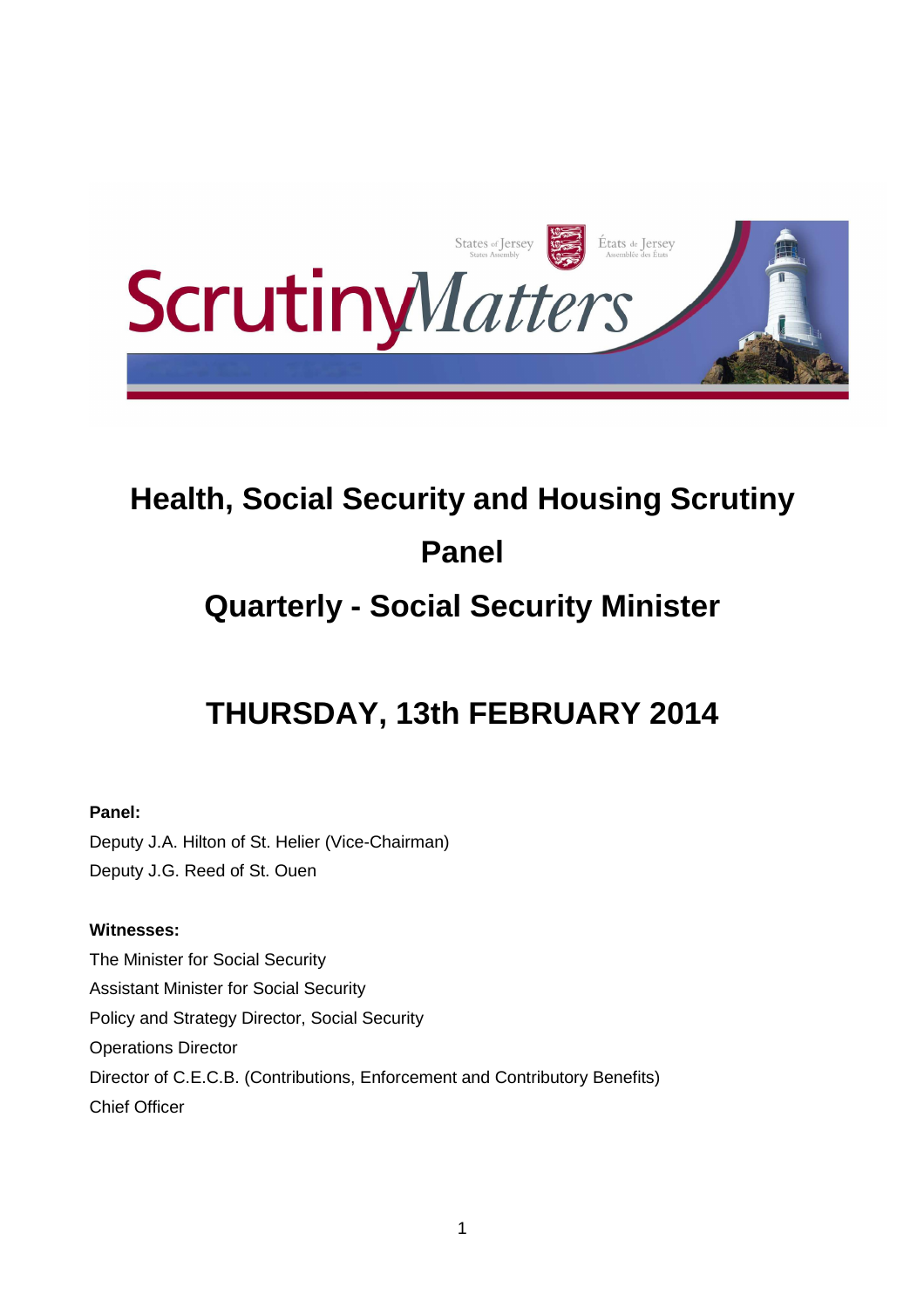#### Items Discussed

| Back to Work Scheme             | Page 3  |
|---------------------------------|---------|
| Jersey Employment Trust (JET)   | Page 6  |
| <b>New Registrations</b>        | Page 12 |
| Funding of JET                  | Page 18 |
| Workwise                        | Page 21 |
| <b>Income Support Sanctions</b> | Page 23 |
| Low Income Support and          |         |
| Home Care Allowance             | Page 26 |
| <b>Family Friendly Policy</b>   | Page 26 |
| <b>Primary Care Model</b>       | Page 31 |
| Health Insurance Fund           | Page 32 |
| CSR                             | Page 35 |

[12:57]

# **Deputy J.A. Hilton of St. Helier (Vice-Chairman):**

Good afternoon. Welcome to the Health, Social Security and Housing Scrutiny Panel. We will start by introducing ourselves. I am Deputy Jackie Hilton, Vice-Chair of the panel.

#### **Deputy J.G. Reed of St. Ouen:**

Deputy James Reed, panel member.

**Scrutiny Officer:**  Janice Hales, Scrutiny Officer.

**Chief Officer:**  Richard Bell, Chief Officer.

#### **The Minister for Social Security:**

Senator Francis Le Gresley, the Minister for Social Security.

#### **Assistant Minister for Social Security:**

Deputy Susie Pinel, Assistant Minister for Social Security.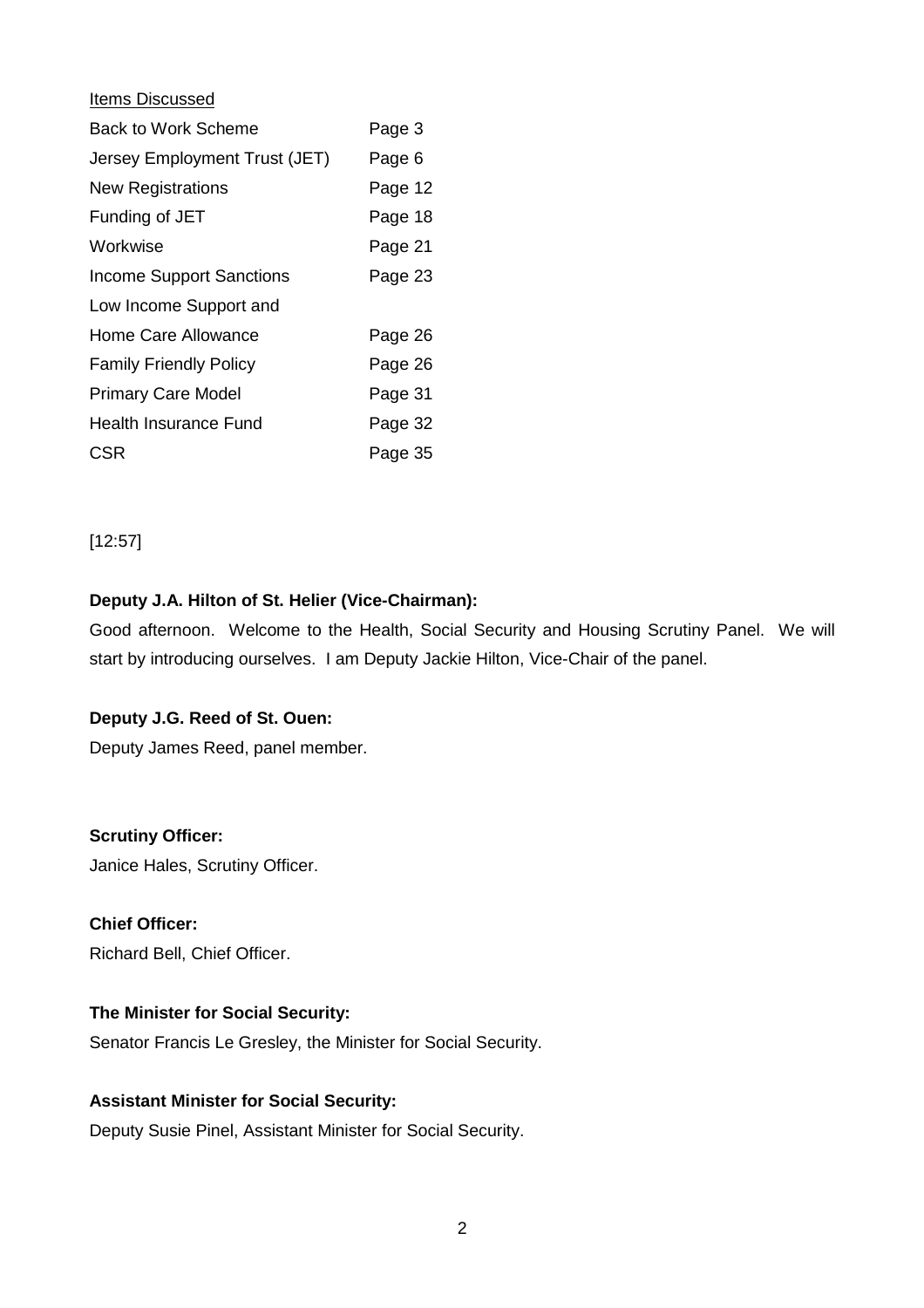#### **Operations Director:**

Ian Burns, Operations Director.

#### **Policy and Strategy Director, Social Security:**

Sue Duhamel, Policy Director.

#### **Director of C.E.C.B.:**

Jonathan Williams, Director of Contributions, Enforcement and Contributory Benefits.

#### **Deputy J.A. Hilton:**

Thank you. Firstly, I would like to start by offering apologies from the Deputy of St. Peter, who is unwell and not able to attend this afternoon. I would like to draw the public's attention to the notice on the wall or on the chairs and also to the notice there in front of you. Thank you. We will start. I would like to start by asking you, Minister, what you believe are the biggest challenges facing the department this year in 2014.

# **The Minister for Social Security:**

Facing the department would be the continuation of getting people back into work. I would say that is our biggest - and still is from the Strategic Plan - priority, but obviously on a policy basis, we have plans to introduce family-friendly legislation to lodge in May and debate in July and that triggers also a review of the Maternity Allowance Benefit, which needs to be improved in line with the recommendations we will be making on family-friendly legislation.

# **Deputy J.A. Hilton:**

Family-friendly legislation: I notice from the figures released at the end of December that the number of people unemployed have dropped. We currently still have 270 teenagers aged between 16 and 19 registered as actively seeking work. How do you believe that your policies are fulfilling the need to help young people find employment?

# **The Minister for Social Security:**

The age group that you are targeting there in particular, half of those I think are on the Advance to Work scheme at the moment, or will have been completing Advance to Work.

[13:00]

That is primarily the scheme for young people, where the emphasis is on finding a work placement towards the end of the scheme and the hope that through that work placement, they are either kept on or at least acquire skills that will enable them to find work. That is where the focus is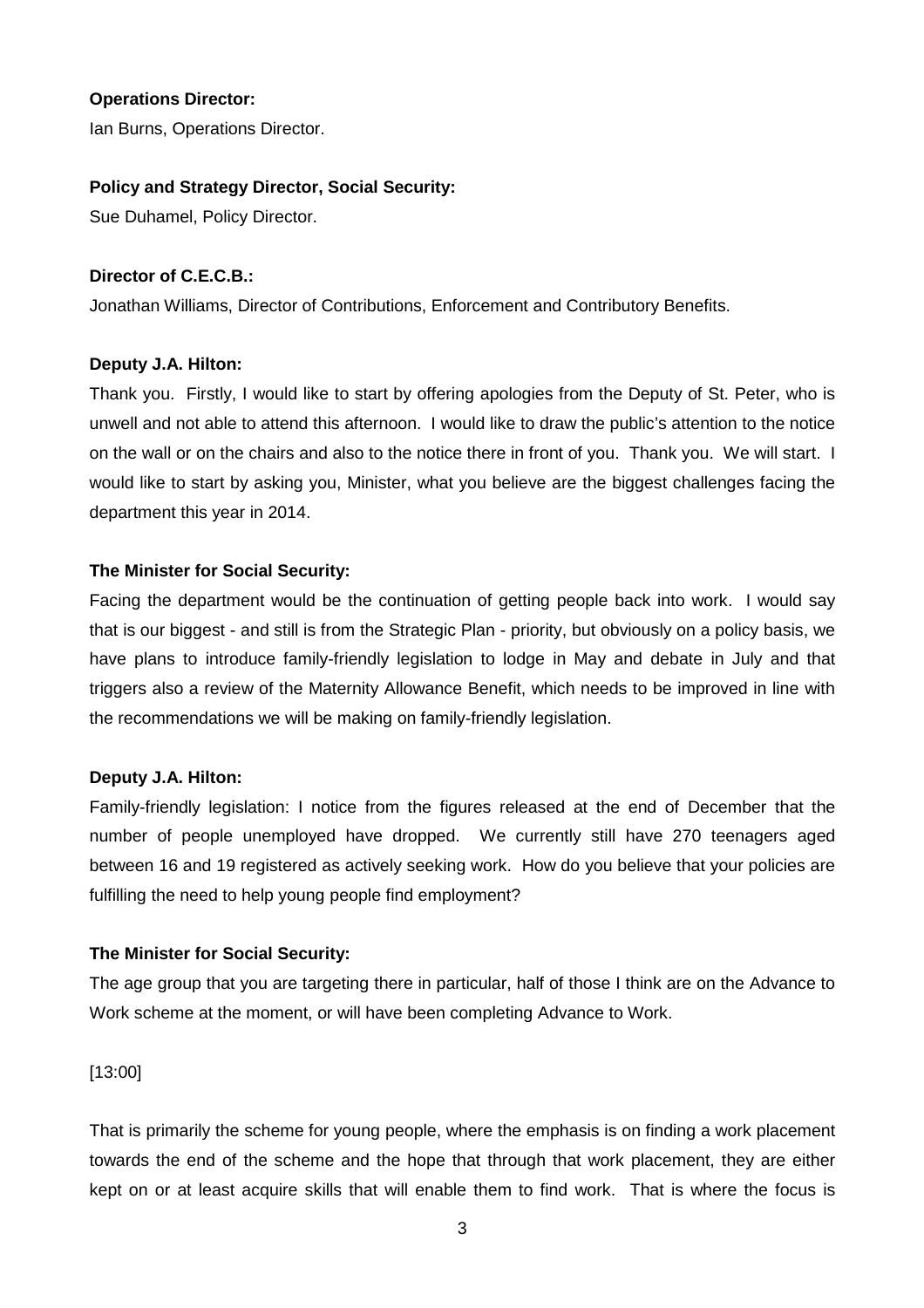really, Advance to Work, but obviously if they are not on Advance to Work, they would be working with a job coach through Work Zone to find work. We have 2 job clubs now. We have the one in Colomberie and also one at Eagle House, so obviously they will be coming in to do C.V.s (curriculum vitaes) and applications through help with job search.

#### **Deputy J.A. Hilton:**

With regard to young people who are actively seeking work, what requirement is there to attend at Job Club to prove that they are trying to gain employment, whether that is young people or older people?

#### **The Minister for Social Security:**

It is part of the agreement of being registered as actively seeking work that they must keep in touch with their job coach, attend all meetings, training and advise of what they have done in the particular week to assist with job search, how many jobs they have applied for, things like that. So everybody effectively who is actively seeking work, certainly if they have been registered for more than 3 months, will have a job coach and will be working very closely, being offered courses as and when appropriate, some of our schemes such as JobFest et cetera.

#### **Deputy J.A. Hilton:**

What percentage of young people aged 16 to 19 are placed with a company, presumably on a trial basis?

#### **The Minister for Social Security:**

It is work experience, yes.

**Deputy J.A. Hilton:** Work experience.

# **The Minister for Social Security:**

Unpaid.

# **Deputy J.A. Hilton:**

Yes. What percentage of those young people are taken on by the company that they are placed with?

#### **The Minister for Social Security:**

I do not have that information. Ian, would you have that?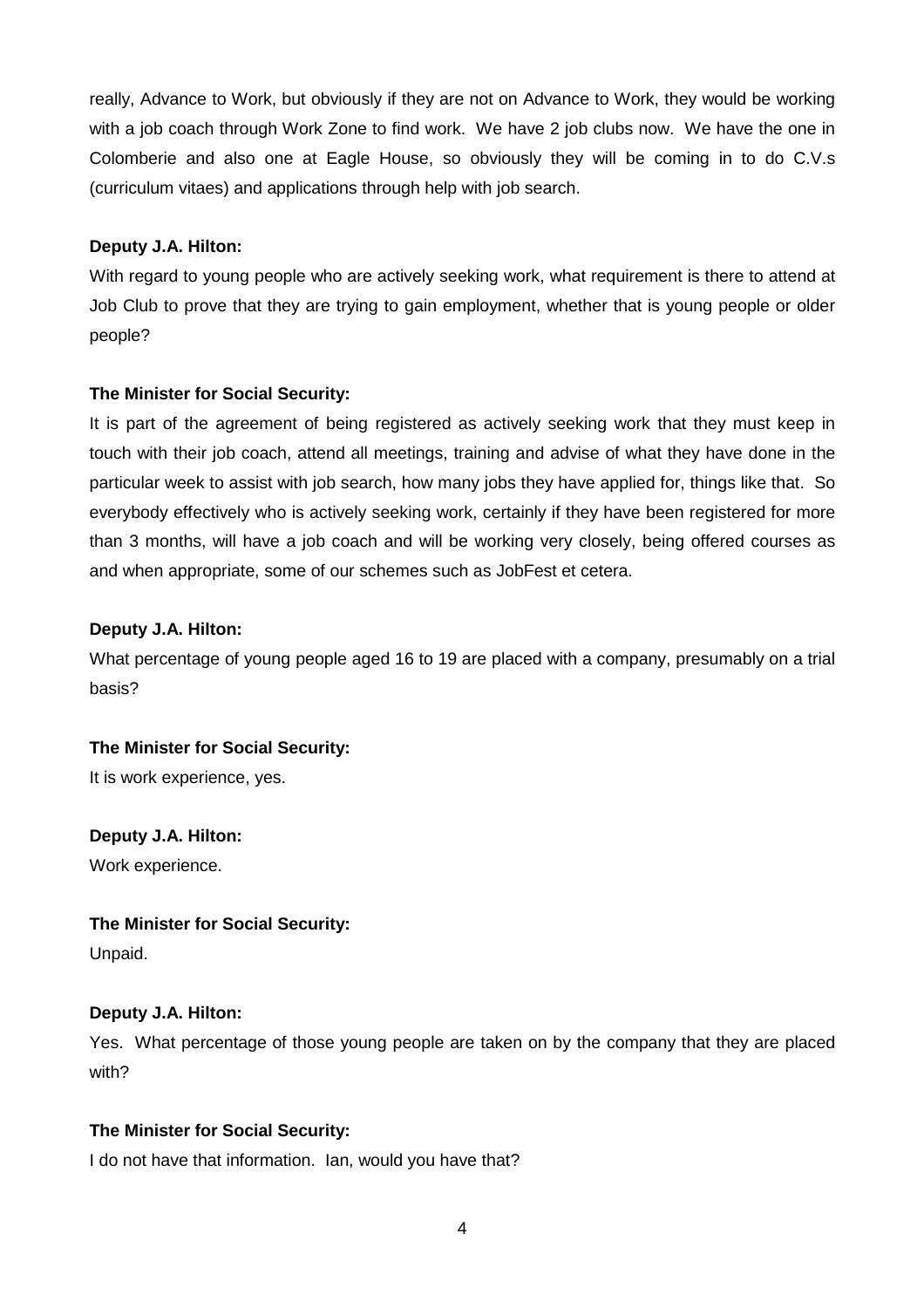#### **Operations Director:**

It is two-thirds.

# **The Minister for Social Security:**

Two-thirds.

#### **Operations Director:**

Two-thirds will get a job after the placement.

#### **Deputy J.A. Hilton:**

What percentage remain employed say 6 months later by the same company?

#### **Operations Director:**

I do not have those figures with me, but they are also quite positive. From memory, it is quite a positive figure, that people do stay in with work when they get a job from the placement.

#### **Deputy J.A. Hilton:**

What sort of indications are you getting from employers when permanent employment is not offered to a young person at the end of the placement? Are there themes?

#### **The Minister for Social Security:**

Feedback you mean as to why perhaps...

# **Deputy J.A. Hilton:**

Yes, why they are not taking them on permanently, yes.

#### **The Minister for Social Security:**

Again, it is not really something that I can answer the question on. Ian, have you got any feedback?

#### **Operations Director:**

It does vary significantly depending on the individual, and the job coach, for example, at Advance to Work will work very closely with the individual throughout the placement - not just at the beginning and the end, but throughout - to help provide coaching to allow them to adjust and try and maintain the placement firstly, and then obviously use that as a springboard to try and find either another placement or work with that company or other companies. So it is very much individual, very much feedback and it is about coaching for improvement. These are obviously individuals who have not worked before necessarily, being young people, and that guidance and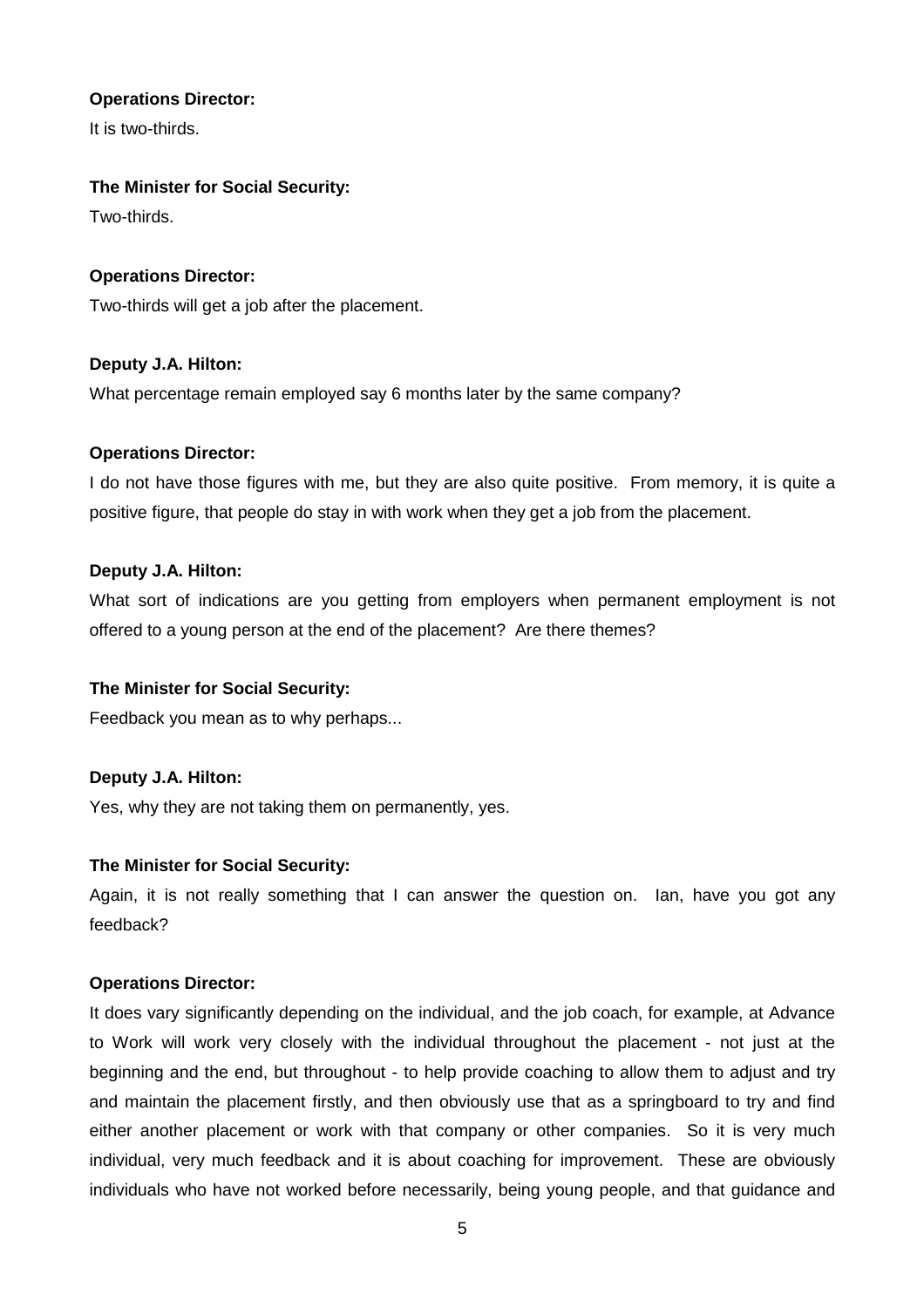coaching which we can try and give them will help them find work. Advance to Work has been very successful over the last few years in achieving that.

#### **Deputy J.A. Hilton:**

I just wanted to ask you a question about people who are long-term unemployed. I believe you set up a scheme last year which paid employers a grant to take individuals on. Have you got any figures on how many people are employed under that scheme at the moment and what evidence there is that it has been successful by entrants being offered fulltime employment?

#### **The Minister for Social Security:**

The long-term unemployment grant is available if an employer takes on somebody who has been unemployed for more 12 months with a view to offering them a permanent position or a fixed-term contract of more than 12 months. I do not have the exact figure. It is in excess of 200 companies now have taken advantage of the employment grant, which had come about not just through particular schemes we have been running, but through taking on somebody long-term unemployed. The retention rate of those people is about 69 per cent, so after 6 months of being in a permanent job, they are still there after 6 months, so it is not a bad success rate for long-term unemployed people.

#### **Deputy J.G. Reed:**

With regards the unemployment figures, do they include those with special needs?

#### **The Minister for Social Security:**

It depends what you mean by special needs.

#### **Deputy J.G. Reed:**

Obviously there are individuals with special needs that may or may not be currently employed.

#### **The Minister for Social Security:**

Yes.

#### **Deputy J.G. Reed:**

Would they be included in your unemployment figures?

# **The Minister for Social Security:**

It is likely that somebody with special needs, however that may be described, would be an income support household. If they are on long-term incapacity, if they are measured as being more than 30 per cent incapacitated because of their illness or whatever it may be, then they would not be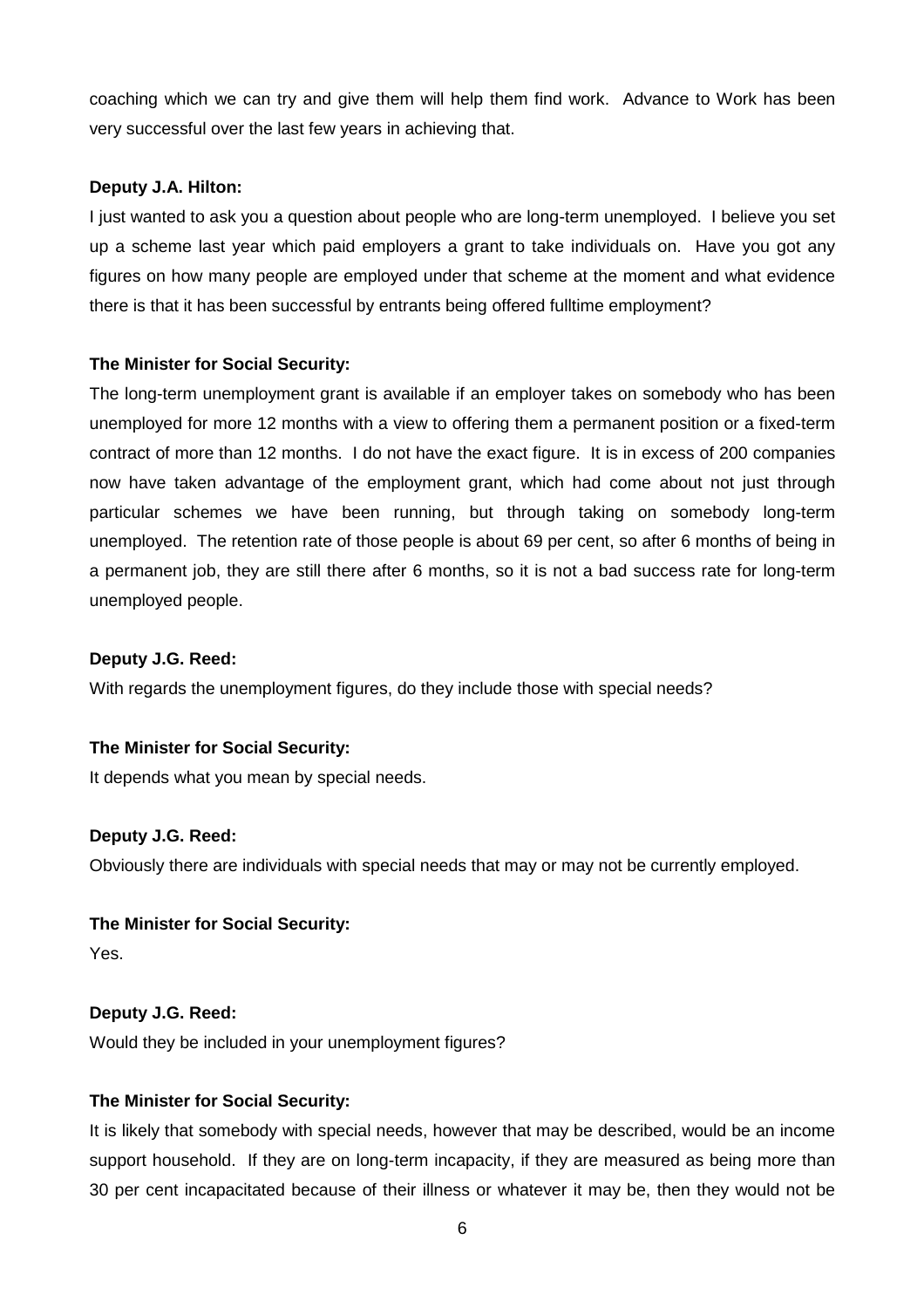required under our current rules to be job seeking, although if they wished to receive our help, we would do so, but they would not be required if they are more than 30 per cent L.T.I.A. (Long Term Incapacity Allowance).

#### **Deputy J.G. Reed:**

I understand that, but perhaps I will rephrase the question. Are you, as a Minister, and your department, still actively involved in support of the work of J.E.T. (Jersey Employment Trust)?

#### **The Minister for Social Security:**

Yes.

#### **Deputy J.G. Reed:**

What efforts are being made to provide employment for those individuals who fit the criteria of J.E.T.?

#### **The Minister for Social Security:**

I am going to pass over to my Assistant Minister, because she sits on the board of J.E.T., so she can help you there.

#### **Assistant Minister for Social Security:**

There is a huge amount of work being done to assist people with special needs or disabilities through J.E.T. to get them back into work, and again, it is done in a lot of cases on a one-to-one basis, where an employee of J.E.T. will attend the work placement with the individual to give backup support and assist with training. There was a very large conference organised by J.E.T. not so long ago where quite a lot of corporations, banks, trust companies, for instance, were invited as employers to potentially take on some of the J.E.T. clients, which was very successful.

#### **Deputy J.G. Reed:**

What action is the States - or what efforts, should I say - are the States, as the largest employer, making to employ individuals with special needs?

#### **Assistant Minister for Social Security:**

I know we have certainly got one J.E.T. client that is employed by the States. I am not sure if there are any more, but there is certainly one.

#### **Deputy J.G. Reed:**

Would you not think it odd that we tend to encourage the private sector to employ these youngsters and yet we only employ a very small number?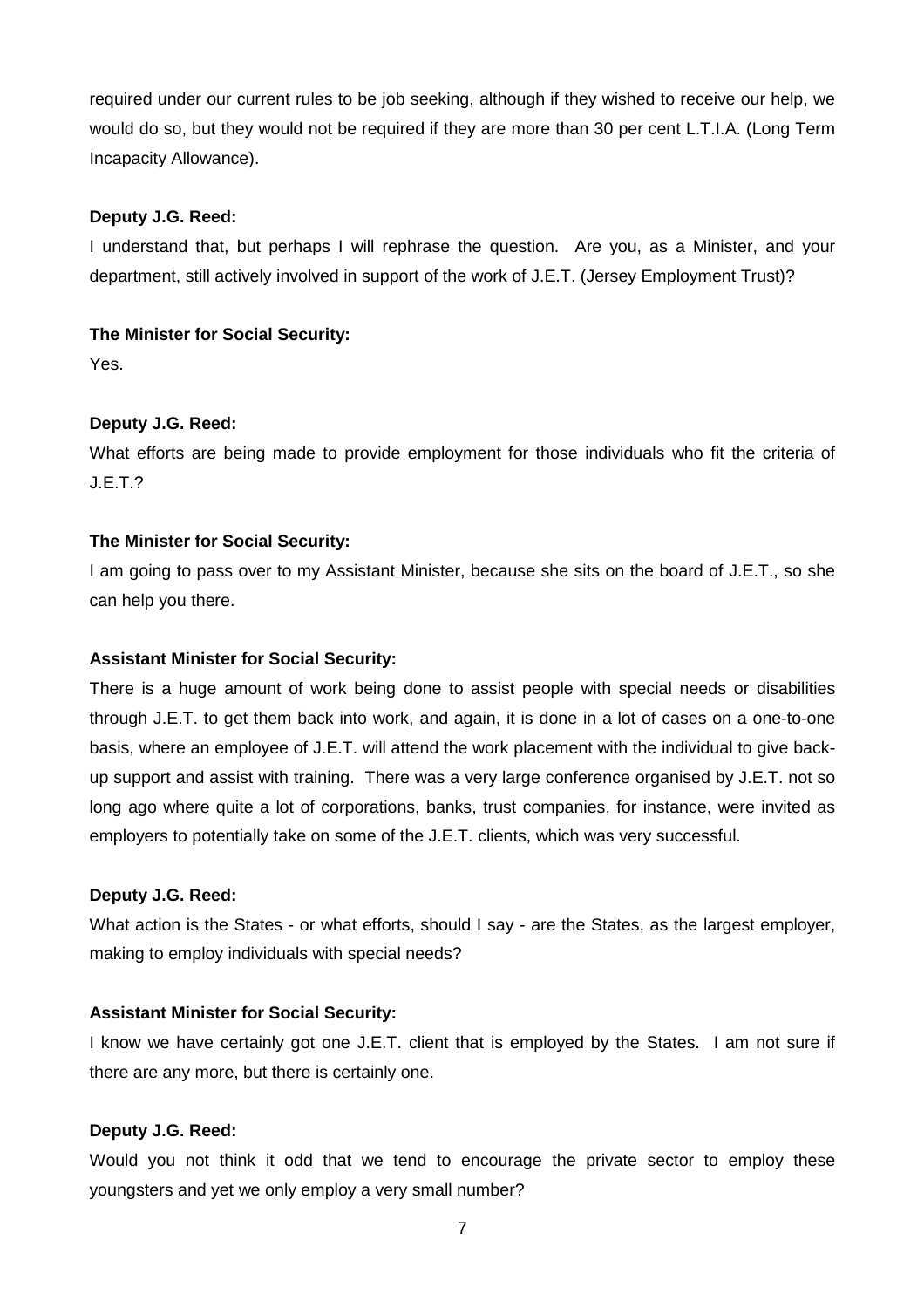#### **Assistant Minister for Social Security:**

We should be doing more ourselves, yes.

#### **Deputy J.G. Reed:**

If that is the case, what positive things can be done to ensure that the States fulfil their responsibilities as the largest employer to help these individuals access appropriate work?

#### **The Minister for Social Security:**

Essentially this would be an issue for H.R. (human resources), which comes under the Chief Minister, or the States Employment Board, perhaps to have a policy. I think there is a policy to try and take people with different, shall we say, situations into the workforce, but of course it depends on the role. Look, going forward of course we have got discrimination law and I suppose the answer to your real question is how do you convince more employers, including the States of Jersey, to take on people with disabilities would be when we have disability discrimination written into our law.

#### **Deputy J.G. Reed:**

But what efforts is your department making? Obviously your department is engaging with all sorts of employers to encourage them to take on those that are unemployed, which includes - or will include - those with disabilities or special needs. I just want to know what you, as a Minister, are doing specifically to encourage the States as a whole and the department to provide opportunities for these individuals, whether they have indeed special needs or not.

#### **The Minister for Social Security:**

Yes. There is a ministerial oversight group for Back to Work, which includes the Chief Minister obviously, the Minister for Treasury, the Minister for Economic Development, ourselves and officers. We meet monthly when the unemployment figures come out. We discuss any new initiatives for Back to Work; we discuss job creation through Economic Development. Those would be the occasions where we would discuss any new programmes designed to help more people with disabilities to get into employment, but I cannot really say I am driving anything in particular, because it is not an issue that I have particularly had highlighted to me.

#### **Deputy J.G. Reed:**

Picking up the last comment you said about the ministerial oversight group, how many unemployed people have been engaged by the States within the last year?

#### **The Minister for Social Security:**

Do you mean on specific programmes or fulltime employment?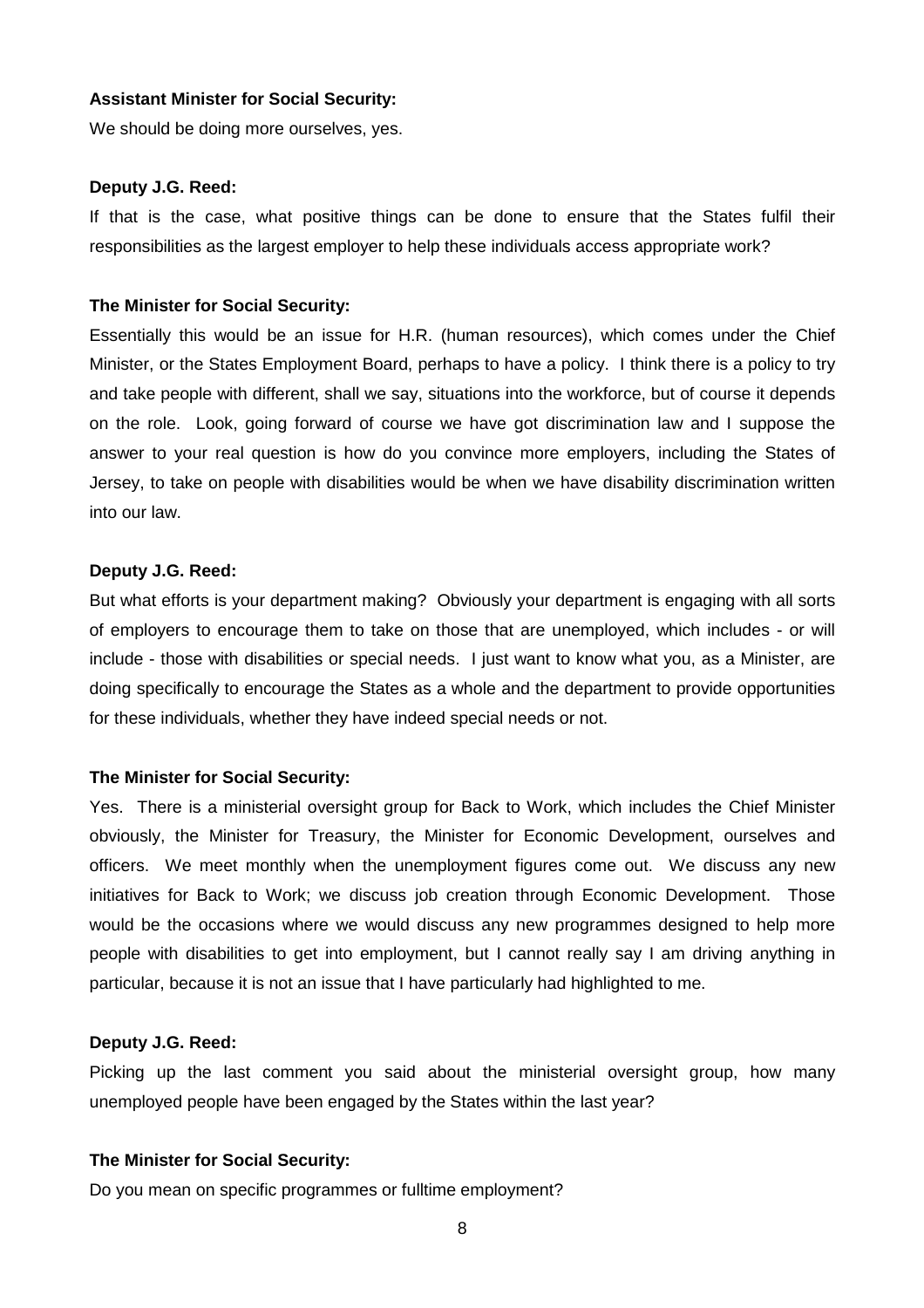No, generally, taking into account all the different programmes that you have in place and the aim obviously of the Council of Ministers to reduce the unemployment figures on the Island, the question is how many unemployed people have been engaged by the States?

#### **The Minister for Social Security:**

I am not sure we have got that figure, because the issue would be if they do their own job search and they find a job, we would just record that they have come off the register and we would not necessarily be ticking off a box to say they went to work for the States of Jersey. But we are doing specific work schemes with T.T.S. (Transport and Technical Services), with the Property Services, we are doing work at Fort Regent, so these are specific schemes where we have people who are being paid to do work for the States of Jersey. They may lead to permanent jobs. I do not know if those are the sorts of schemes you are talking about or are you talking about...

#### **Deputy J.G. Reed:**

Yes.

#### **The Minister for Social Security:**

If somebody found a permanent job, we will not necessarily know, unless they come and tell us, that they went to work for the States of Jersey.

#### **Deputy J.G. Reed:**

I am perhaps trying to see an overall picture and maybe the next question has got to be how do you measure success, because it is all very well providing all these Advance to Work programmes and other initiatives, but there has got to be some sort of measurement of success, has there not?

#### **The Minister for Social Security:**

There is, there is. In 2012, 1,300 people were found work through Back to Work schemes, including the Work Zone, and last year, 2013, just over 1,800, so there is a big increase in the last 12 months of people who have found work as a result of a Back to Work scheme.

#### **Deputy J.G. Reed:**

Out of that number, how many would have previously been unemployed?

#### **The Minister for Social Security:**

All of them.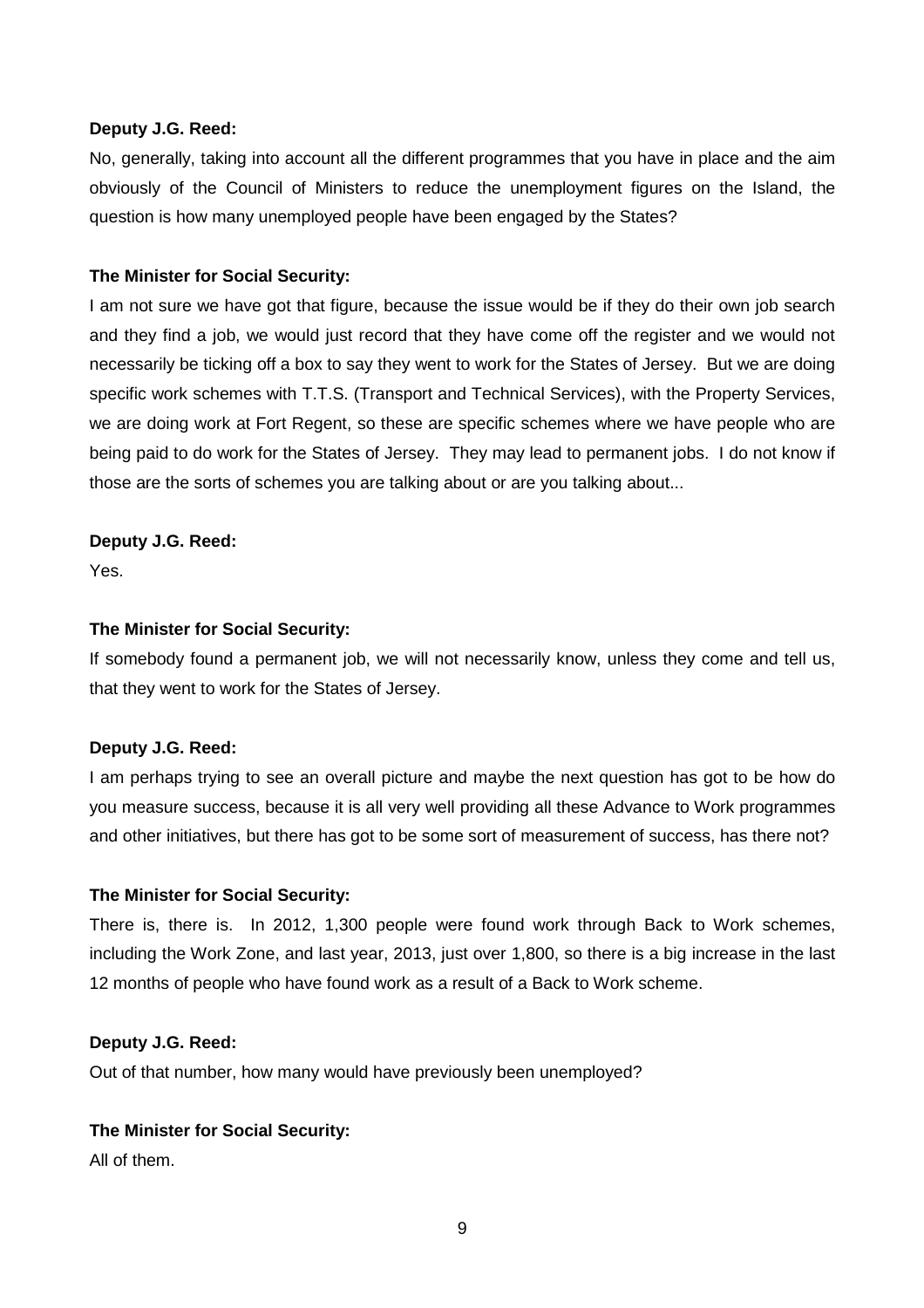All of them?

#### **The Minister for Social Security:**

All of them, yes. They would be people who were actively seeking work, so they have to be registered as unemployed.

#### **Deputy J.G. Reed:**

Of those that are engaged in the Advance to Work programme, how many of those individuals, once they have completed the Advance to Work programme, enter fulltime employment?

#### **The Minister for Social Security:**

We have to be careful with the word "fulltime employment" because some employers will only take people on on fixed-term contracts or variable-hour contracts, so we cannot answer that question, but the success rate of Advance to Work, as Ian alluded to earlier, is about 70 per cent, so about 70 per cent of people who go through Advance to Work end up with a job, not necessarily with the employer they did their work placement with, but they do end up with some paid work at the end of that. How long that would be for, I do not know. It depends on the contract that they signed.

#### **Deputy J.G. Reed:**

You have just spoken of different sort of contracts or types of employment that they will then eventually enter. Are you able to identify the different numbers that fit under each group?

#### **The Minister for Social Security:**

I do not think we have drilled down to that level of detail, have we?

#### **Operations Director:**

What we focus on is how many hours they are working, not necessarily about their contract types, but the key thing, for example, in Advance to Work last year, we had 215 what we would describe as Job Start people who started in paid employment, no matter how long that role was expected to last for, so when the Minister said 1,800 Job Starts for last year, referring to people who we have helped to secure paid employment for a period. That may be a permanent job from day one, it may be a temporary job that leads to a permanent job, it may be seasonal work, but it is still paid. That will advance them and improve their employability to get the next job. So clearly if you have never worked before or if you are out of work for a long period, it is much harder to get work than it is if you just work or have some recent work experience that you can utilise in gaining interviews or talking about an interview to secure work.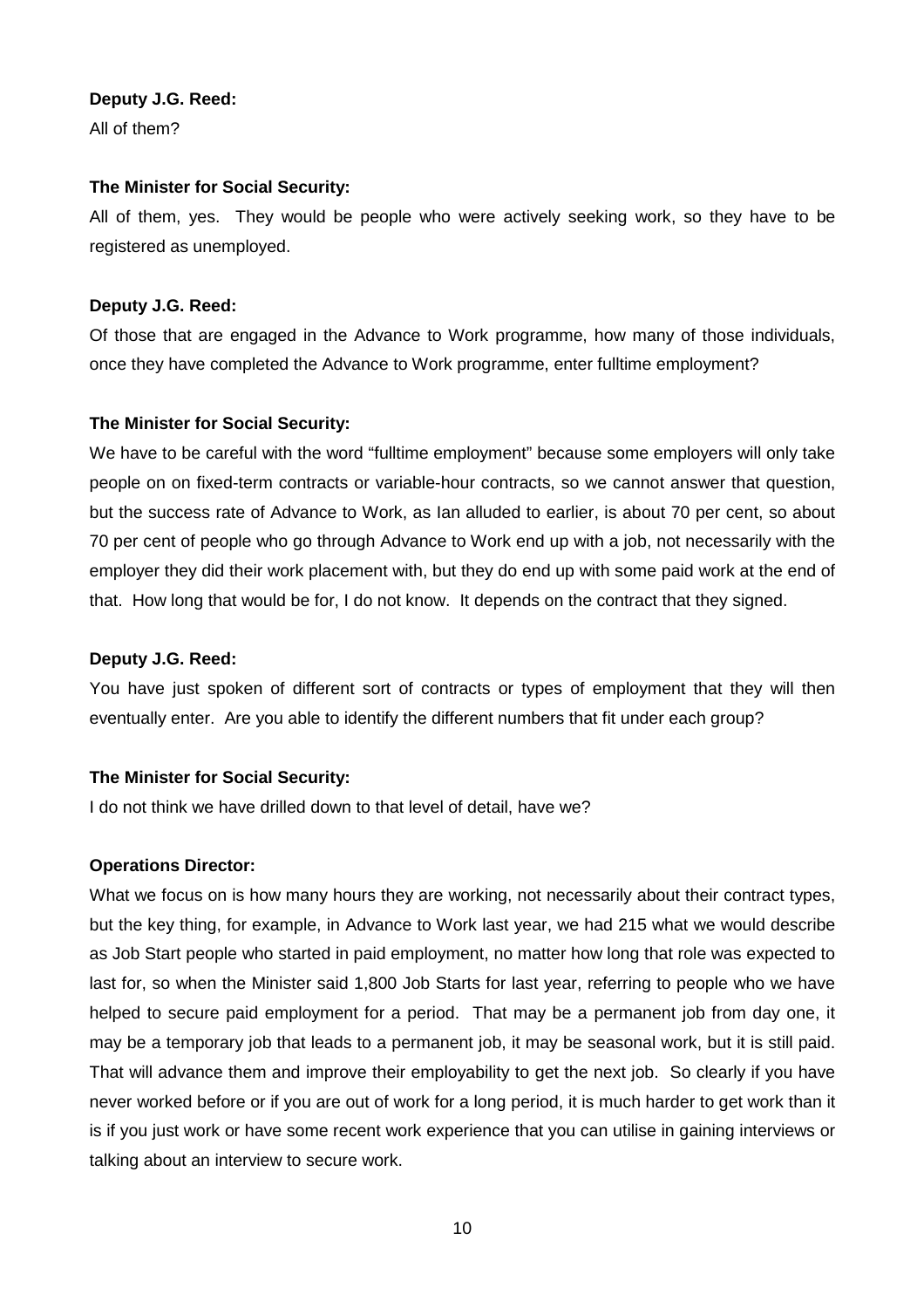Are you able to capture data around those individuals that go through the Advance to Work programme, enter employment and then come back again and are classed as unemployed?

#### **Operations Director:**

Yes, we will have that.

#### **Deputy J.G. Reed:**

You have that sort of data?

#### **Operations Director:**

We will have that information, yes. When we get them a job, then they may not return necessarily, but we have the data. We do not have it with us today, but we can certainly...

#### **Deputy J.G. Reed:**

I guess are there any trends that are developing or are you seeing any trends within those sort of figures, within that data?

#### **The Minister for Social Security:**

I think a figure that is not often taken into consideration, of the 1,750 people who were unemployed as at the end of December, 21 per cent of those were working. They were not working the full hours that we might wish them to work, which is 35 hours or more, in which case they would come off the unemployment register.

#### [13:15]

They would be working less than 35 hours a week, so they remain in the figures, but they will still have a job, a part-time job or variable-hours contract or zero-hours contract, so they will have some work and that is 21 per cent of that 1,750.

#### **Deputy J.G. Reed:**

So those that are working less than 35 hours a week...

#### **The Minister for Social Security:**

Yes, we call it under-employed, less than 35 hours a week.

#### **Deputy J.G. Reed:**

...are they still classed as actively seeking work?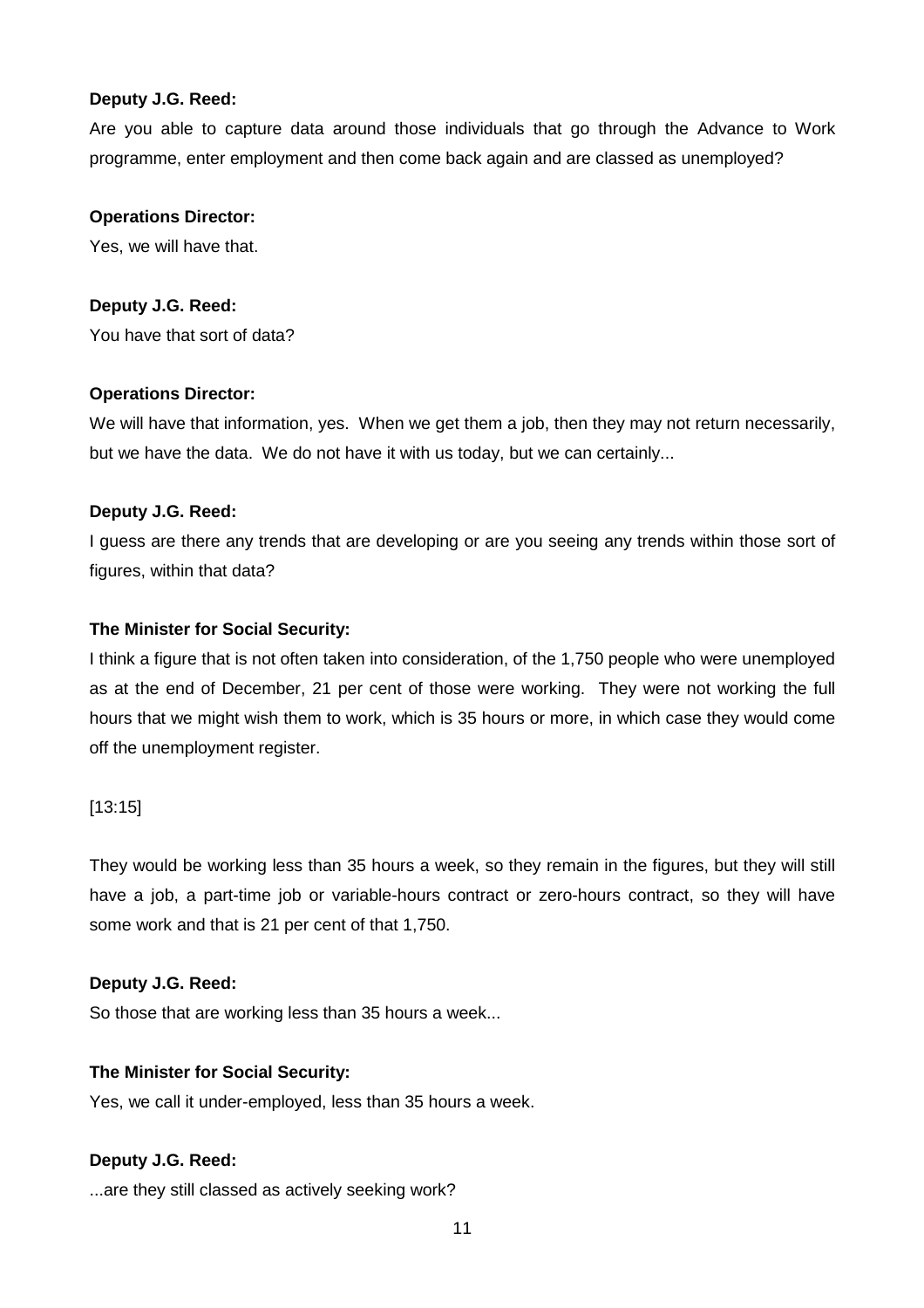#### **The Minister for Social Security:**

Yes.

**Deputy J.G. Reed:** Even though they are employed?

# **The Minister for Social Security:**

Yes.

# **Deputy J.G. Reed:**

How do you separate out - or are you able to separate out - those that are actively seeking work and have no employment?

# **The Minister for Social Security:**

Yes. It is 79 per cent of 1,750, which I cannot do in my head.

# **Deputy J.G. Reed:**

Oh right, okay. So it is the 21 per cent of 1,750.

# **The Minister for Social Security:**

Yes.

# **Deputy J.A. Hilton:**

At our previous hearing, we asked for the figures of new registrations and I believe the figure that was given for August last year was 467 new people registering for work at Social Security. I would like an update. We were quite surprised at the level of that figure for August.

#### **Operations Director:**

I think when we looked back at the transcript, I think there was a level of confusion over...

# **Deputy J.A. Hilton:**

Oh, right.

#### **Operations Director:**

...the terminology of registered and registered for work and so on, so the people arrive at the department to register for a J.Y. number, as opposed to the new cards, which are obviously for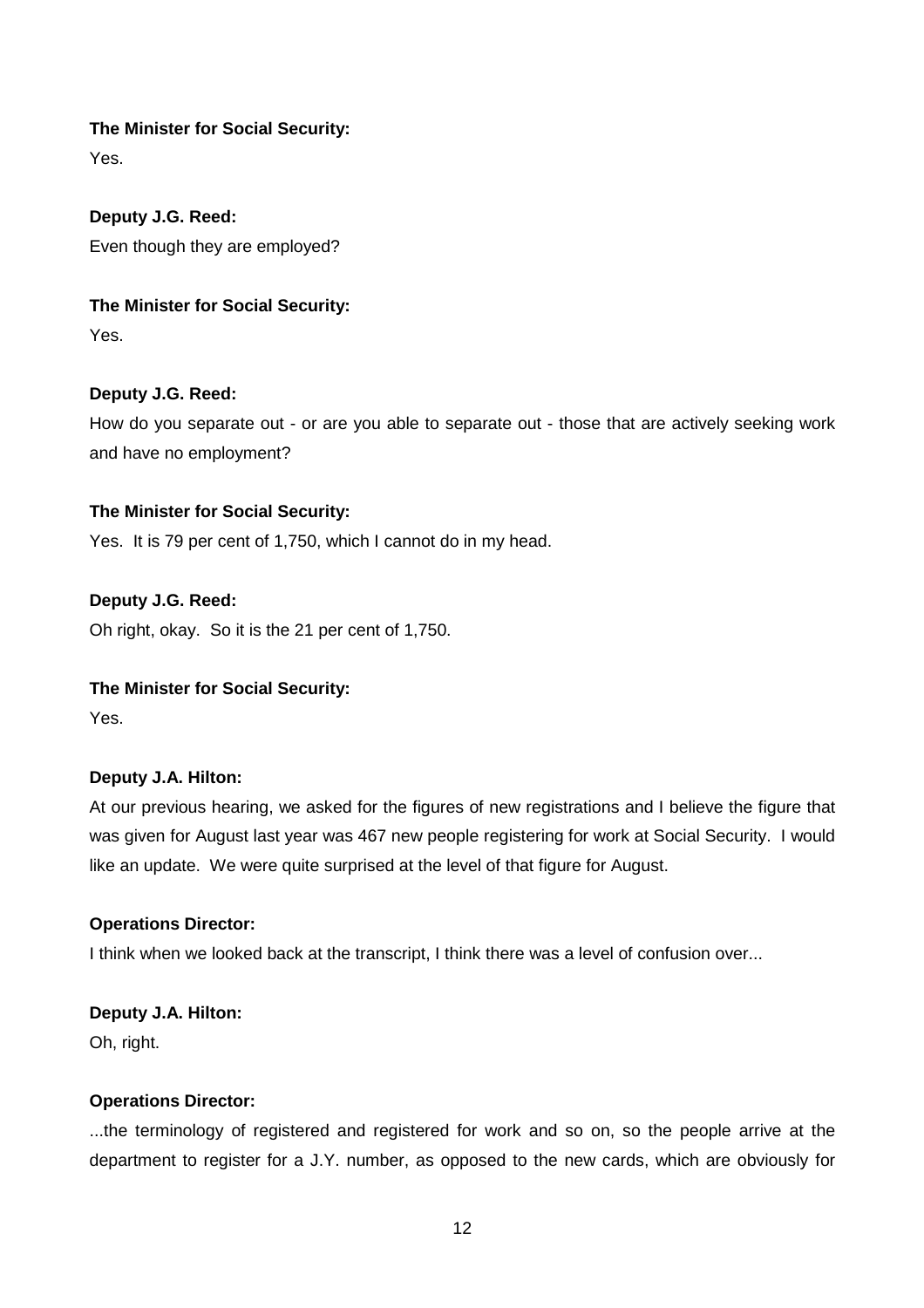people who are registering to get a card to go and find some work, so the difference there, we were at cross-purposes in that, I think.

#### **Deputy J.A. Hilton:**

What we are interested to determine this afternoon is the number of new incomers into the Island registering for work. Have you got a figure?

#### **Operations Director:**

I believe that we notified that that is perhaps more of a question for the Population Office.

#### **Deputy J.A. Hilton:**

But they have to register at Social Security, so surely that is information...

#### **Operations Director:**

But they could also register at the Population Office.

#### **Deputy J.A. Hilton:**

But if they are registering for work, surely they have to register at Social Security for a J.Y. number.

# **The Minister for Social Security:**

If they got a job, they would need to be registered at Social Security.

# **Deputy J.A. Hilton:**

Yes, so have you got those figures?

# **Chief Officer:**

We provide a service now for the Population Office in terms of registration. Your classification on registration is not a Social Security function in terms of you being licensed or - what is the terminology - entitled licensed or registered...

#### **Deputy J.A. Hilton:**

Entitled or registered.

# **Chief Officer:**

...that is a Population Office function that we perform on their behalf. In terms of total registrations, in terms of J.Y. numbers, if you like, that does not necessarily mean are they new to the Island. That will include re-registrations. I do not know whether we have them with us, do we?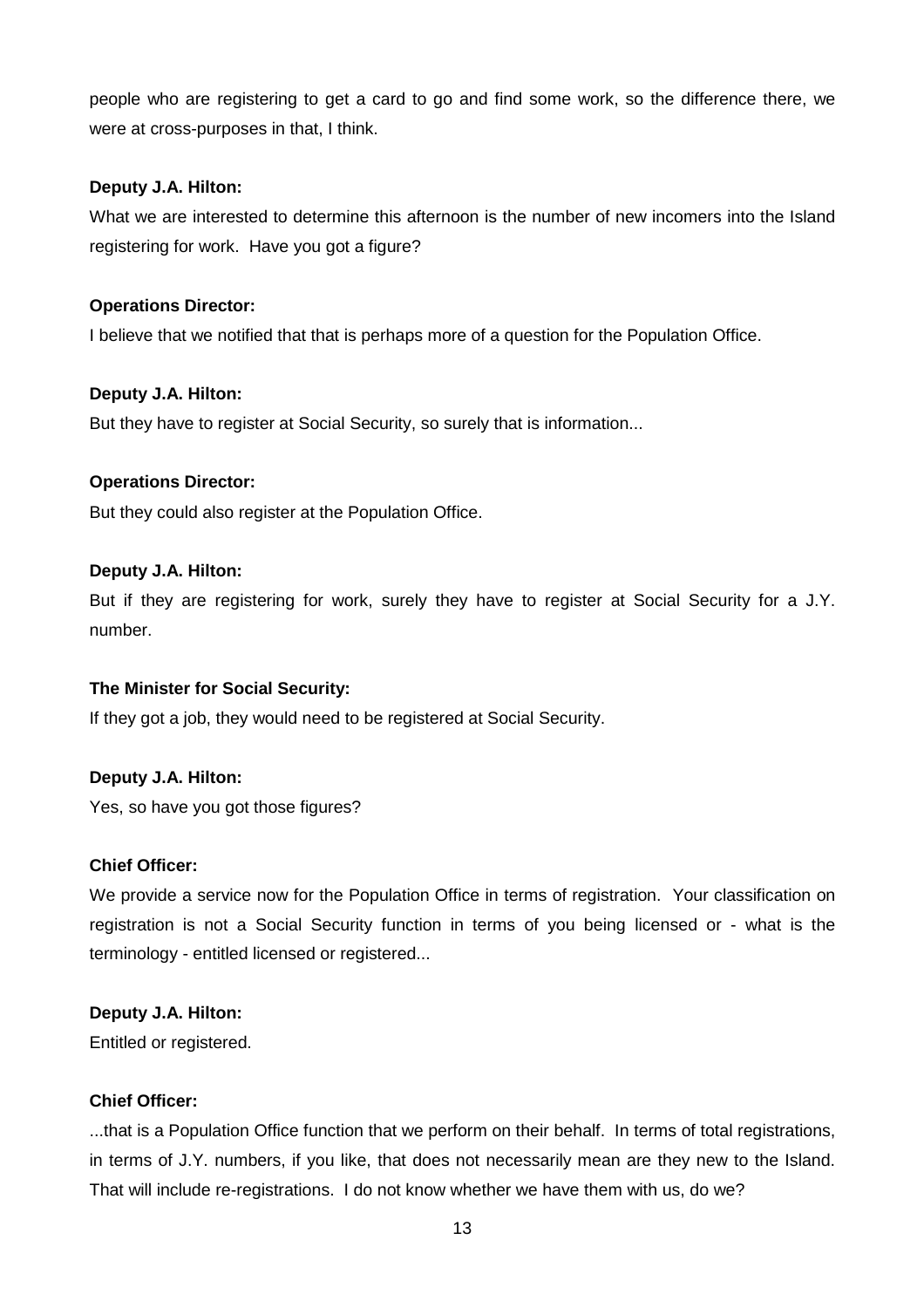#### **Operations Director:**

No.

# **Deputy J.A. Hilton:**

Where would we find out exactly how many people who are new to the Island who have registered for work?

# **Chief Officer:**

We can provide you that answer by asking the Population Office if they are happy for us to do it or they want to do it directly to you.

# **Deputy J.G. Reed:**

Could you also tell us how many newcomers are requesting J.Y. cards?

# **Chief Officer:**

Yes.

# **Deputy J.G. Reed:**

That information is captured on a monthly basis, is it?

# **Chief Officer:**

Yes, it is just in terms of the different classifications. We would log who has not had a J.Y. number previously in giving them a J.Y. number for Social Security purposes, because the history of this in terms of Social Security is just registering you for Social Security contribution purposes. Prior to whether you were entitled under the new system, it was irrelevant to the Social Security system, so we can do registration by nationality or J.Y. numbers and get everything else that goes with it. The best way of analysing it is to have that analysis with the layering of registered entitled licensed, we would suggest.

# **Deputy J.G. Reed:**

Has that analysis been taking place at the moment?

# **Chief Officer:**

The analysis takes place, as I understand it, on a regular basis, yes.

# **Deputy J.G. Reed:**

With the Population Office?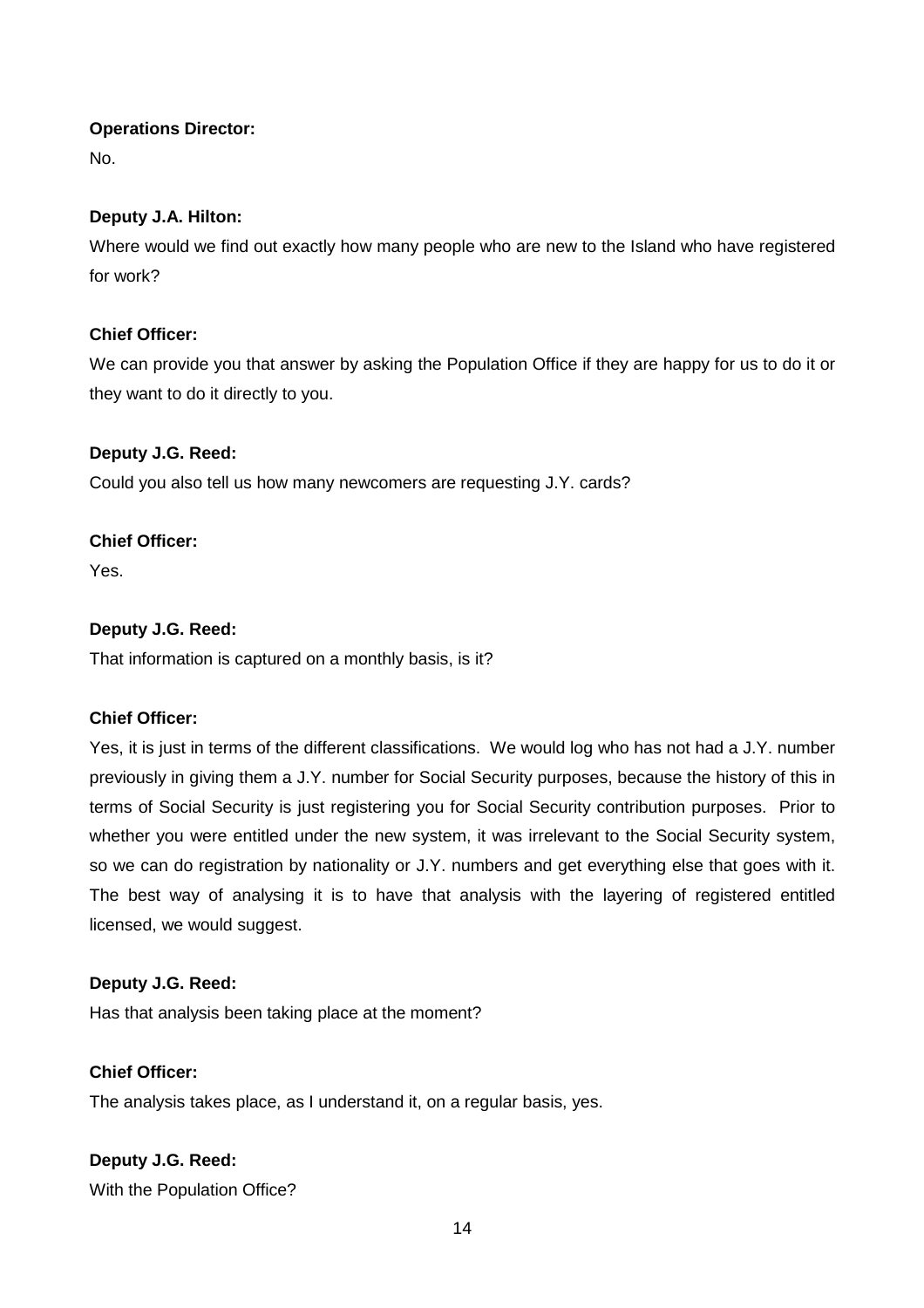#### **Chief Officer:**

Yes.

# **Deputy J.G. Reed:**

How is that information reported?

# **Chief Officer:**

It will come off the... what is the name of the system? Populus, Population Office System.

# **Deputy J.G. Reed:**

Is it publicly reported or is it just an internal report that is provided?

# **Chief Officer:**

I would have to check on that. I think it comes up in many questions.

# **Deputy J.A. Hilton:**

So if we wanted to establish exactly how many new people had registered for work who were new to the Island, we can only get that information from the Population Office?

# **Chief Officer:**

I think that what we need to do is find a way that does not frustrate you with this line of questioning so that we can agree with the Population Office that we will get you the figures, and from there on in, knowing it is going to come up at the quarterly hearing, agree with them that we will...

# **Deputy J.G. Reed:**

It would also be useful, I think, because there is perhaps a lack of clarity around the different terms that are being used, if you could also provide us with, yes, the different groupings and the classifications, if you like, that you are using and how that corresponds to the information that is being collated and analysed.

# **The Minister for Social Security:**

But it is important to stress, as Richard has done, that the Control of Housing and Work (Jersey) law comes under the Chief Minister's office. It does not come under Social Security at all. We only act as an agent in conjunction with the Population Office to issue cards to people who call in for a card. As you know, people need a card now to transact in the property market, whether it is to take on a lease or whatever, so the fact that we have issued a significant number of cards is not just because people want work, it is because they have other transactions as well.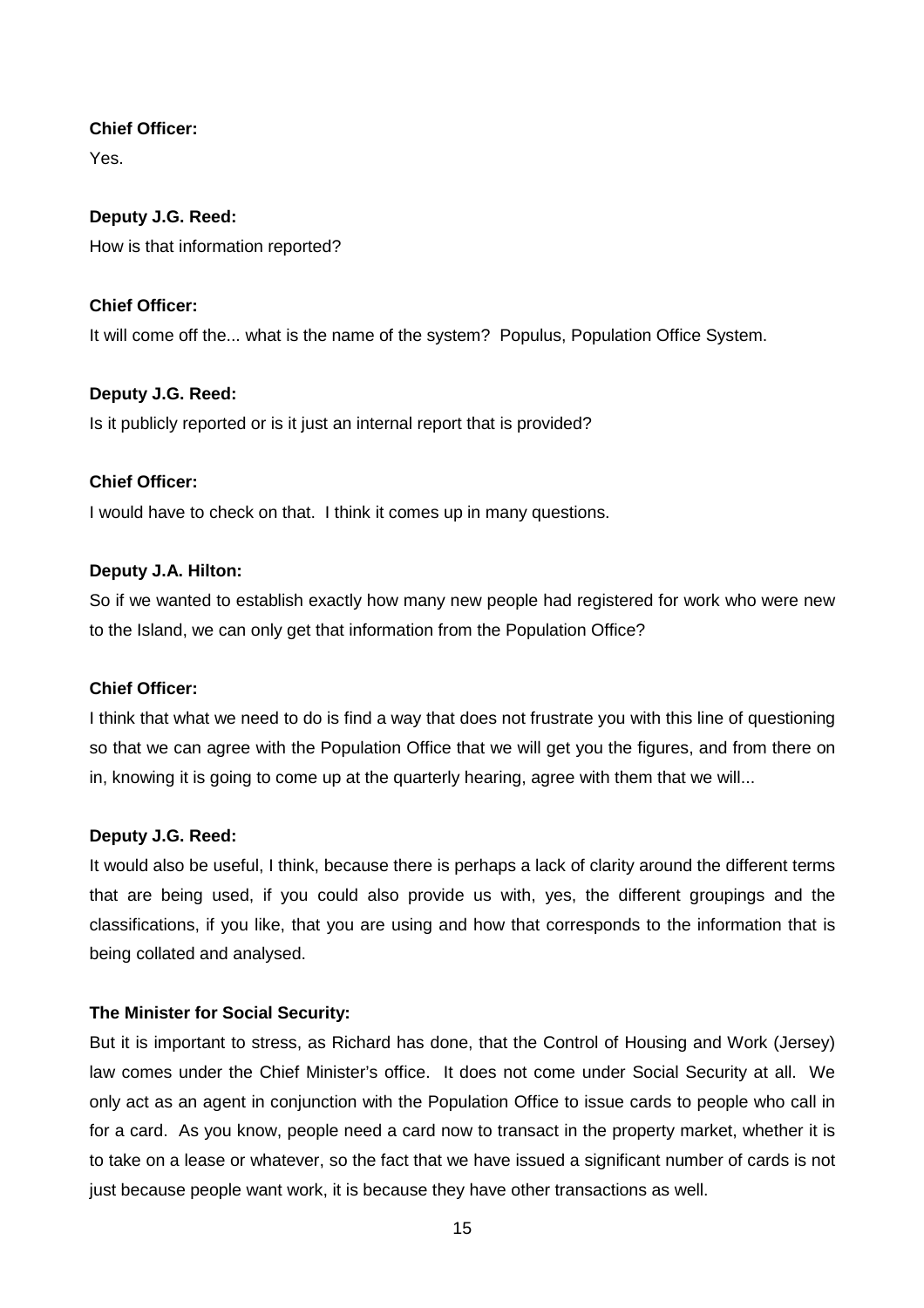But do you not sit on the ministerial oversight group that looks at the activities of the Population Office?

#### **The Minister for Social Security:**

If I do, I do not remember going to it. Sorry, but my Assistant Minister sits on what was the Migration Advisory Group. She is now on the Control of Housing and Work Advisory Group, so she deals with appeals, if you like.

#### **Deputy J.G. Reed:**

Right, so there is a direct link.

#### **The Minister for Social Security:**

Yes.

#### **Deputy J.G. Reed:**

So there is a direct link between your department and... or at a ministerial level, let us call it that.

#### **The Minister for Social Security:**

We are there because we can contribute insofar as if there is an applicant who has been turned down for licences to take on registered or licensed people, then if we know within Back to Work that we have people registered who could perhaps fill those vacancies or certainly be interviewed, then that why the Social Security is able to give that input to those meetings.

#### **Deputy J.G. Reed:**

It bothers me a little bit that there is this separation that you are describing, because we have got a commitment to local people for local jobs, a commitment to reduce unemployment and yet you are saying that when it comes to the activities of the Population Office, you do not really have any major influence in their activities.

#### **The Minister for Social Security:**

We do, insofar as achieving the new population growth target, so as I said before, the officers in the Population Office, when they receive requests from employers to take on registered people in particular will liaise with our Back to Work people to see if the vacancies that they are saying they cannot fill, we might have people suitable on our list who could be applying for those jobs. If that is the case, then at officer level they will tell the employer to liaise with our Employment Engagement Team about finding people. For example, we know of a new restaurant opening which is taking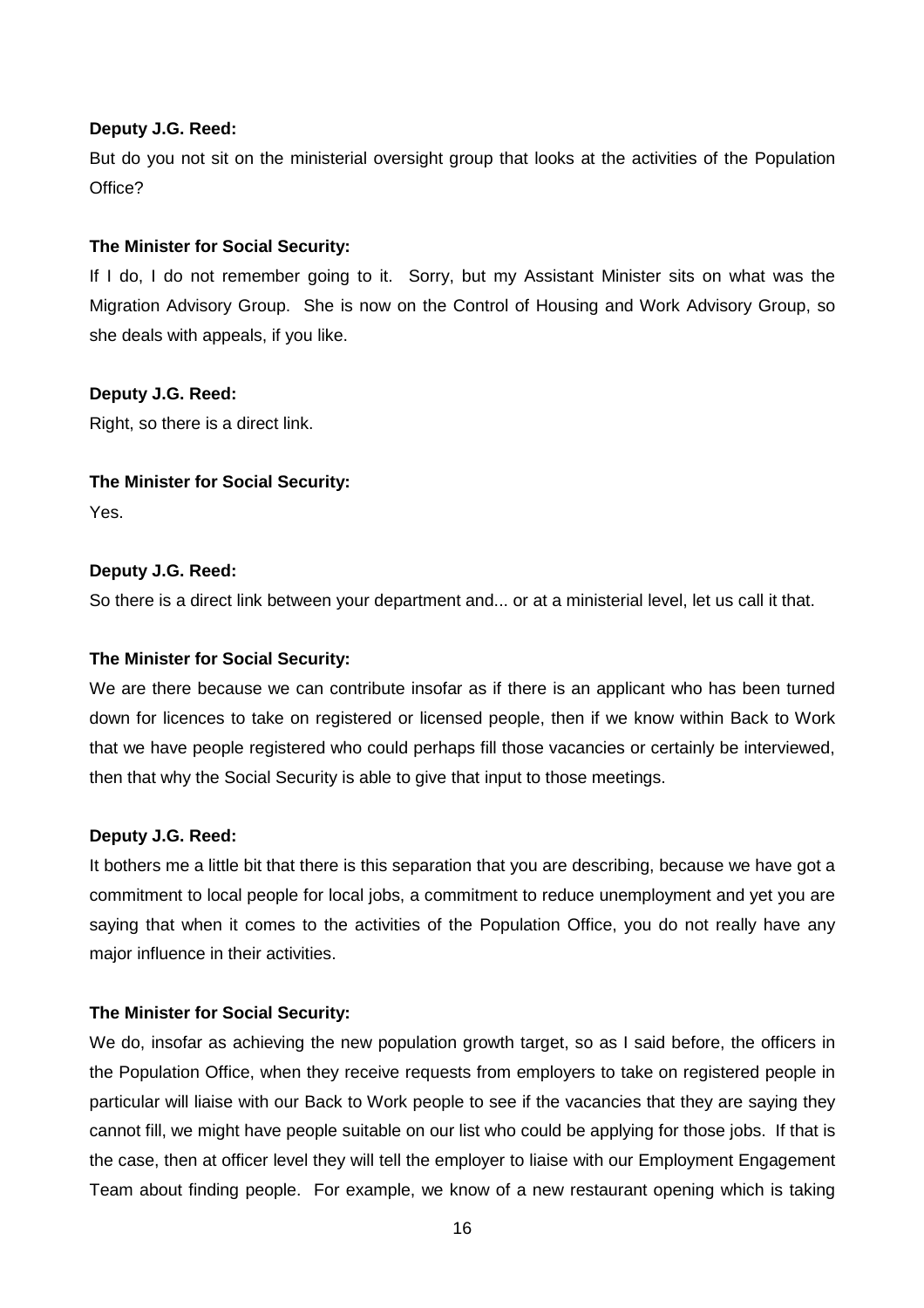virtually all their staff through liaising with our Back to Work team and employer engagement officer so that we can fill virtually all those vacancies for a brand-new business. We did similar, as you probably remember, down on the waterfront when TGI Friday's opened, for example.

#### **Deputy J.G. Reed:**

There are some new businesses.

# **The Minister for Social Security:**

But yes, there is that degree of liaison, so the Population Office will not grant a licence for registered people unless they check with us that we would not have people who would be eligible at least for an interview at the first stage.

#### **Deputy J.G. Reed:**

But that is new business.

#### **The Minister for Social Security:**

Oh, and renewal of licences, because licences have been called in or they are up for renewal after 3 years, so there is all that going.

#### **Assistant Minister for Social Security:**

A lot of the hospitality industry who, in the good old days, would have hundreds of licences per chain or per large hotel and once they come up for renewal, as the Minister says, after 3 years they are just not regranted unless they can prove that they cannot take the local or registered person.

#### **Deputy J.G. Reed:**

Are you satisfied with the working relationship that currently exists between your department and the Population Office?

# **The Minister for Social Security:**

Yes, yes.

#### **Deputy J.G. Reed:**

That it is sufficiently robust that the aim of the Council of Ministers will be met with regard to local people, local jobs?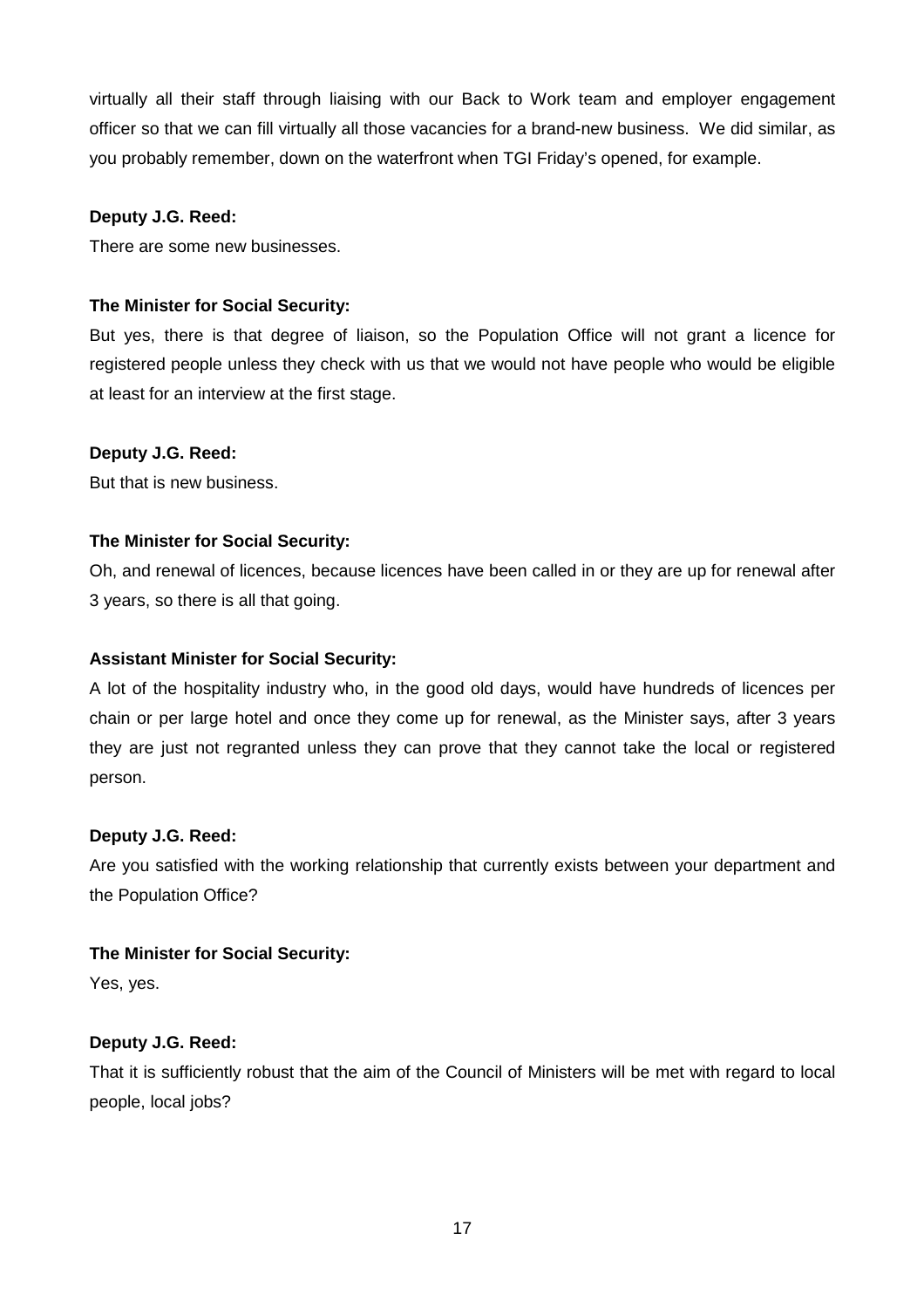#### **The Minister for Social Security:**

Yes, I am. I am not saying we cannot do better, we can always do better, but I think there is a lot of liaison with our expert team and with my Assistant Minister's involvement and officer involvement. We are working very closely to make sure that people with 5 years or more of residence who are entitled to work get priority.

#### **Deputy J.G. Reed:**

Coming back to J.E.T., if you do not mind, is your department now directly responsible for J.E.T. and the funding that is provided to them?

#### **The Minister for Social Security:**

You mean we, the sole funder, or... we are a funder, yes.

#### **Deputy J.G. Reed:**

Yes.

# **The Minister for Social Security:**

We are a funder, yes. We are definitely a funder.

#### **Deputy J.G. Reed:**

Yes. All right, so there is still a partnership, is there?

# **The Minister for Social Security:**

Yes.

# **Deputy J.G. Reed:**

Which departments are included in the partnership?

#### **The Minister for Social Security:**

Health and Education. Do Education put any money in?

# **Assistant Minister for Social Security:**

Very little.

# **The Minister for Social Security:**

Very little. So it is Health...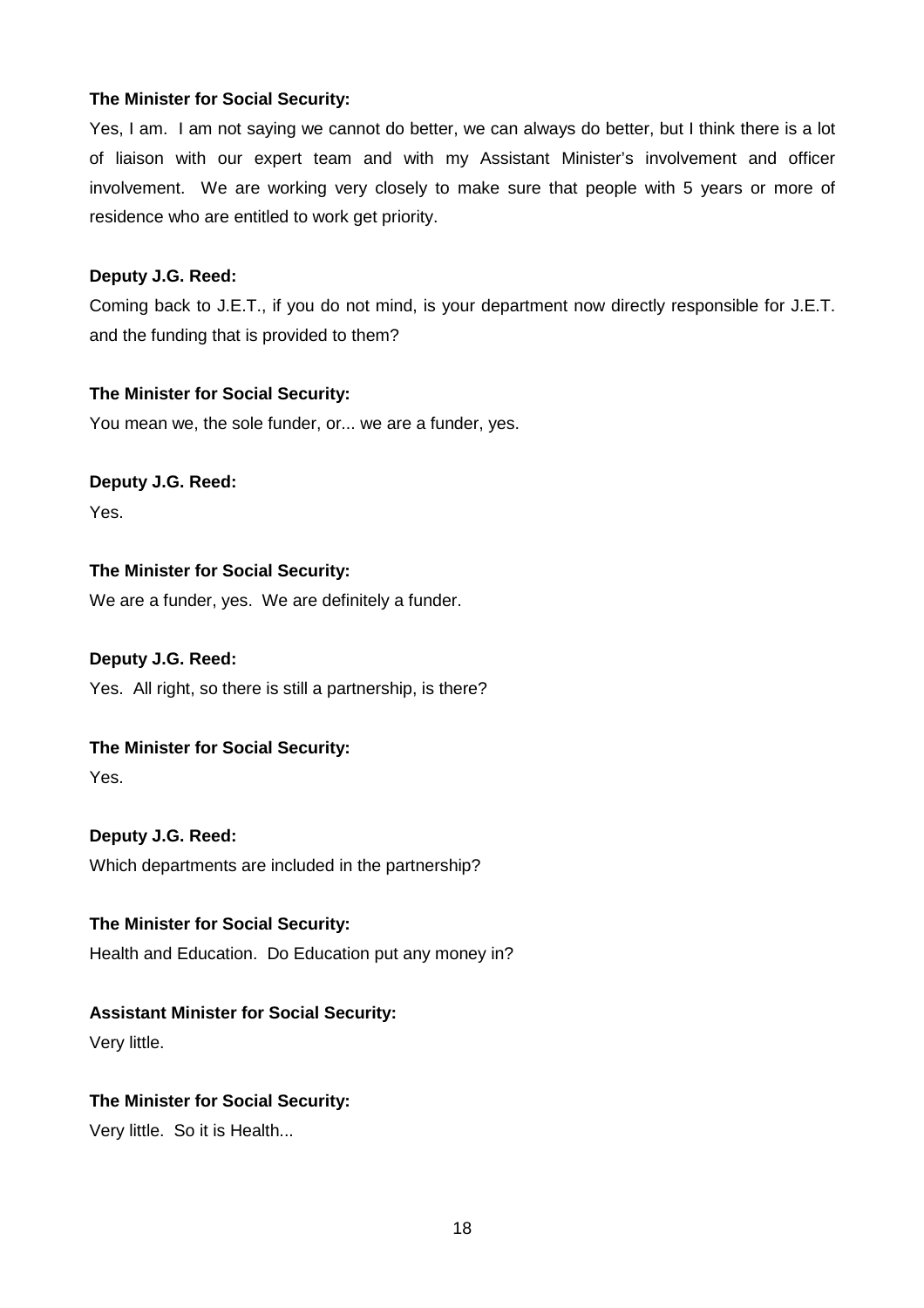# **Assistant Minister for Social Security:**

In comparison.

#### **The Minister for Social Security:**

Main money is Health and we provide the larger portion.

#### **Deputy J.G. Reed:**

How is that working, to your knowledge?

#### **The Minister for Social Security:**

Again, I would have to defer to Susie because she sits on it.

#### **Assistant Minister for Social Security:**

It works very well. I think Education are more involved because the J.E.T. premises, they operate from Highlands, which is the Education Department obviously, so that is how they are involved. Health are involved with a contribution, which is a part of it, but about a third of the contribution Social Security make to J.E.T. Yes, there is a constant involvement with an officer from Social Security attending all the meetings, as well as myself.

#### **Deputy J.G. Reed:**

So if additional resources or funding is required, how is that obtained?

# **Assistant Minister for Social Security:**

It is through the Chief Officer.

# **Deputy J.G. Reed:**

Who?

# **Assistant Minister for Social Security:**

Through the Chief Officer, through Richard Bell.

#### **Deputy J.G. Reed:**

So they can request initially to your department then?

# **The Minister for Social Security:**

Yes.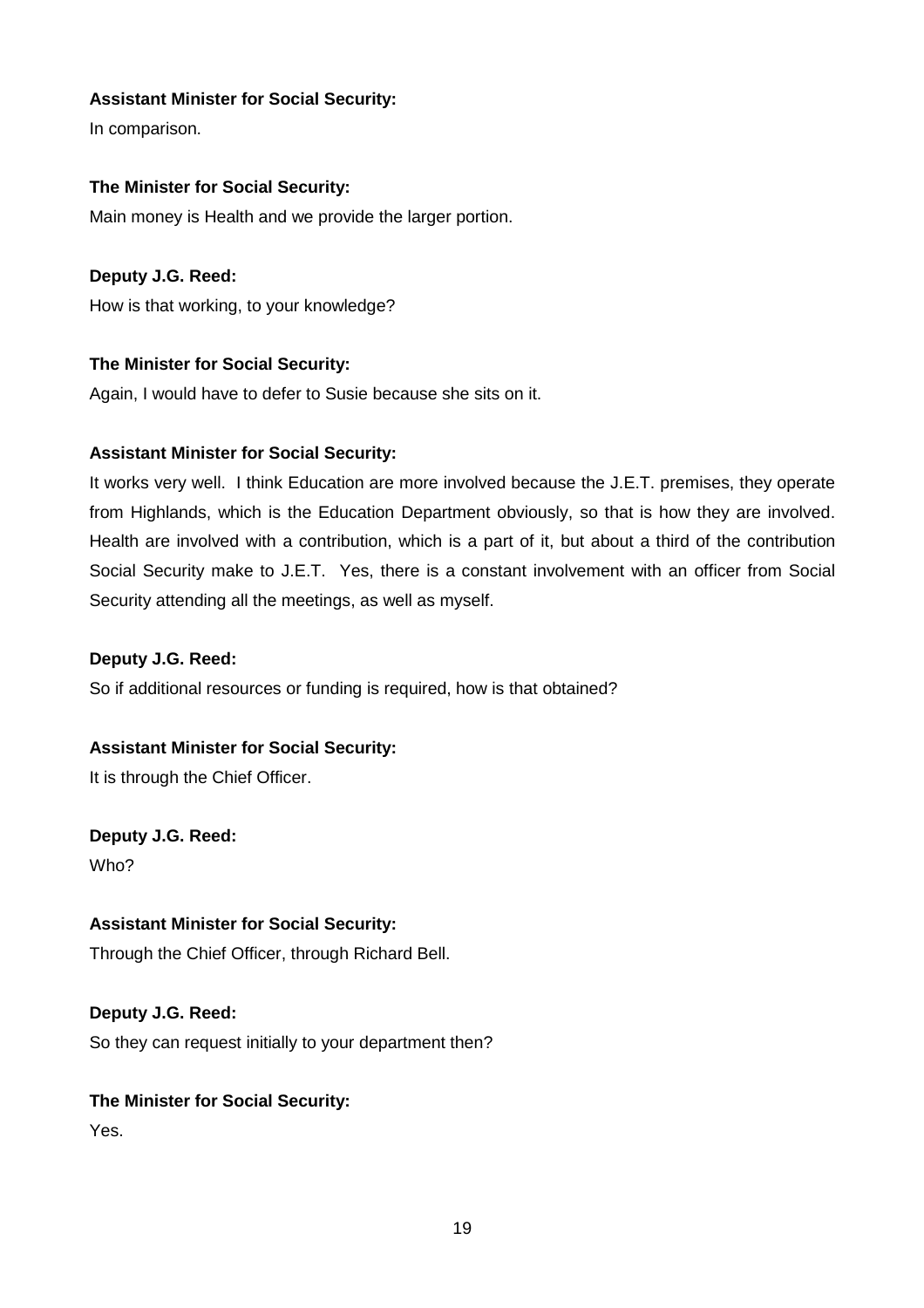Then you would have discussions with Health or Education, is that how it works or...

#### **The Minister for Social Security:**

I do not get involved in the funding at all.

#### **Assistant Minister for Social Security:**

That is Richard.

#### **The Minister for Social Security:**

So it would be Richard who would do their funding.

#### **Chief Officer:**

In terms of funding through J.E.T., there is the long-standing grant to J.E.T., which off the top of my head is about  $£1$  million, on top of which there is funding for what is called, shorthand, vocational strategy, which has a longer title, which I cannot remember - you may remember from your days - voted about 4 years ago by the States. That comes through the department. In terms of both grants, they are currently undergoing a review in terms of whether they deliver against objectives and whether or not different things could be done.

#### **Deputy J.G. Reed:**

Who is undertaking this review?

#### **Chief Officer:**

It is being done jointly with J.E.T., but informed going forward through the department, so the department granted the organisation, so there are S.L.A.s (service level agreements) in place with J.E.T. I would say personally that I regard J.E.T. as the important part of Back to Work. I do not see it as Back to Work is one pot and J.E.T. is another pot. When you talk about: "What does the department do through the States?" it provides considerable funding to J.E.T. to deliver those objectives.

#### **Deputy J.G. Reed:**

Alongside J.E.T. there was another activity or group that were supported directly from your department. Was it Workwise or...

#### **Chief Officer:**

That is Workwise, yes.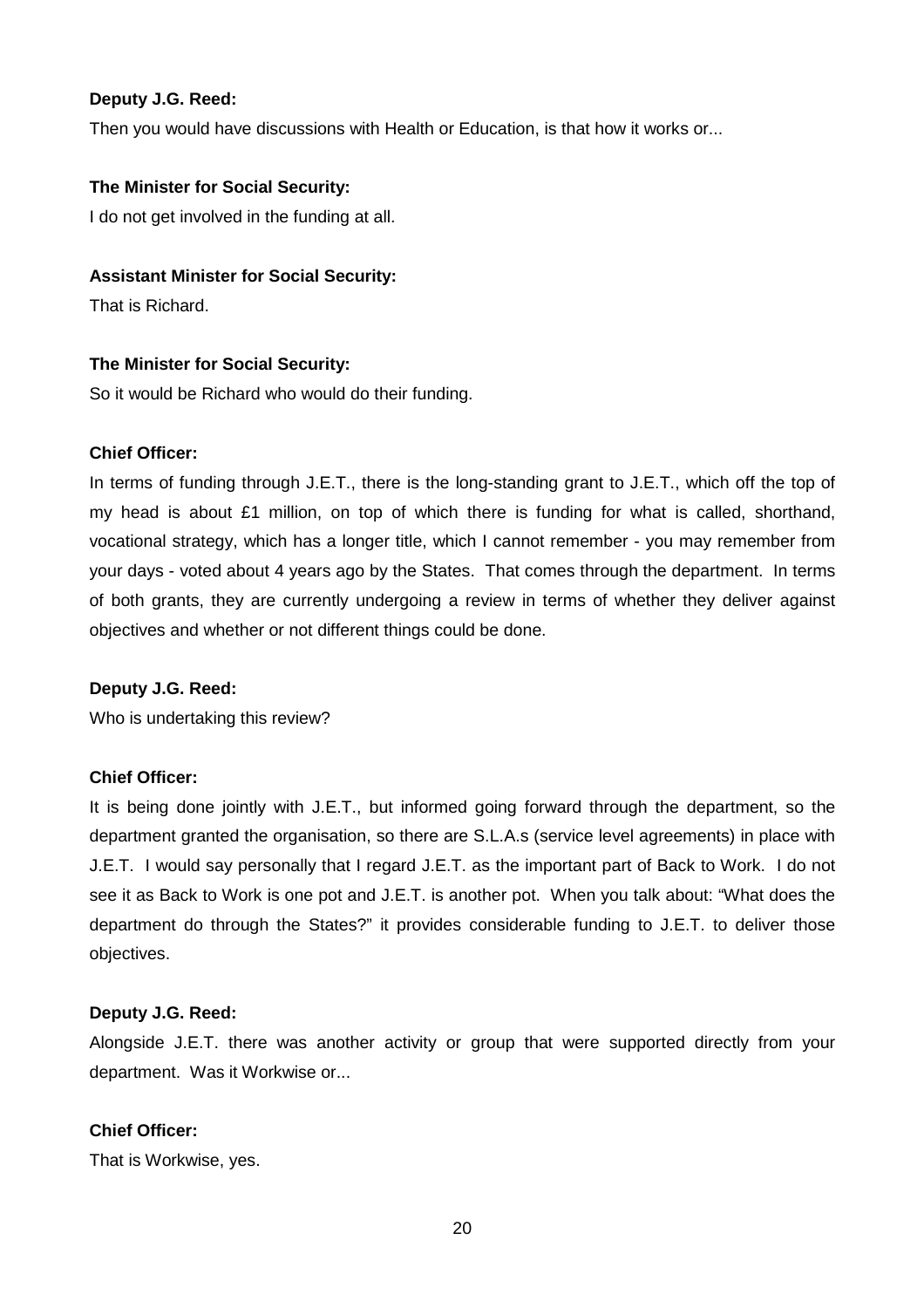**Deputy J.G. Reed:** Is that still in existence?

**Chief Officer:**  Yes, Workwise is in existence.

**Deputy J.G. Reed:** How many clients do they cater for currently?

**Chief Officer:**  Have you got those numbers, Ian?

# **Operations Director:**

It is around 160 at any one time, but obviously there are a full range of different barriers.

# **Deputy J.G. Reed:**

An easier question maybe for you to answer - or a fairer question, should I say, for you to answer have you seen an increase in demand with regard to access to Workwise?

# **The Minister for Social Security:**

Do not forget we have expanded Workwise, because Workwise covers people who have the greatest difficulty to return to work, whether that is through some illness or disability, but also exoffenders, perhaps parents returning to work, mothers in the main, who have been out of the workplace for a long time need extra help, extra training to get back to the workplace. So Workwise delivers that function, helps with training, and last year they got 181 people into work.

#### **Deputy J.G. Reed:**

When did you increase the remit of Workwise?

# **The Minister for Social Security:**

I think it has always had that remit. It is just that we have put more resources into, because clearly during the process of assisting people to find work through Work Zone or whatever, some people are identified as having... as I said, are furthest away from finding work because of certain issues. It could be drug or alcohol issues as well. Therefore they are referred to Workwise to have more one-to-one work with a job coach and appropriate training or help provided.

[13:30]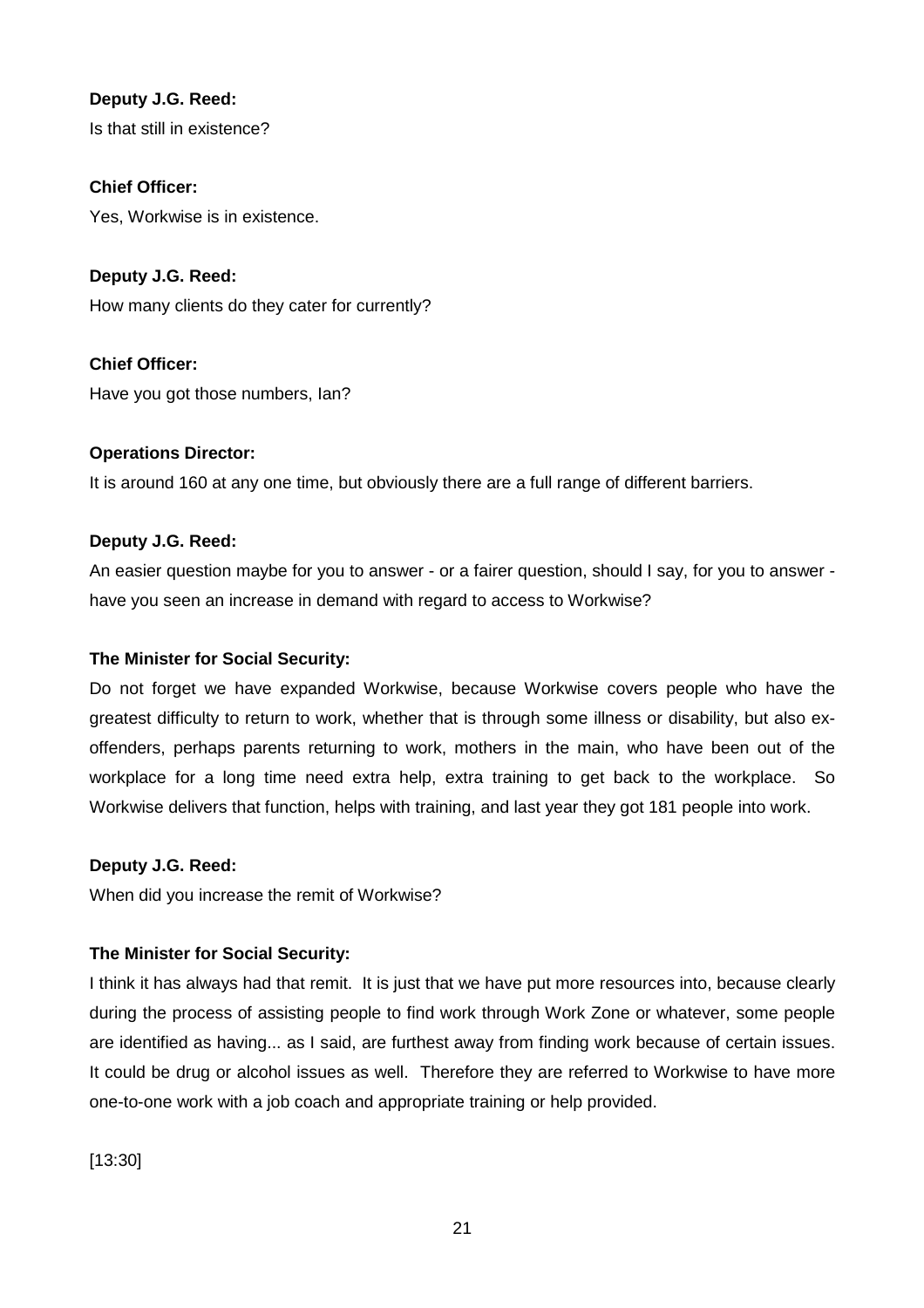Finally, the last question around Workwise, how do you measure the success of that particular initiative?

#### **The Minister for Social Security:**

As I said, the year just gone, it got 181 people into work, and the year before, 113, so that is a pretty good success rate. It has almost doubled it.

#### **Deputy J.G. Reed:**

Out of a number of...

#### **The Minister for Social Security:**

I do not know how many actual people they helped, but clearly we have put more resources in there, therefore more referrals are made and more one-to-one assistance is being provided.

#### **Deputy J.G. Reed:**

Is everybody that requires assistance being provided with it, or are you limiting the amount of individuals because of the resources available?

#### **The Minister for Social Security:**

A Workwise employee, shall we say, or coach can only take on so many people. They have a number of people they have responsibility for. Obviously as they get them into work, they can accept more people into the scheme, if you like, for help. Ian, do you want to say any more?

#### **Operations Director:**

Probably in a broader sense, at any point last year we had roughly 1,800 or so people who were unemployed, but throughout the year, 5,000 people were registered at some point, so there is a flow of people in and out the registered unemployed group. Likewise, within our schemes, we support people as we help people find work and then we have new people coming in who may need the same service or a different service and we create something else, so it is a flow of people. We focus our support on the people who need the most help, the long-term unemployed, people with barriers, the young and so on, and that is who we focus our efforts on helping, and so we are resourced to match the needs we identify. In terms of the underlying question about Workwise, Workwise is resourced currently to match the needs of the jobseekers, and likewise the Long-Term Unemployment Unit was created to match the need there of the current groups of longterm unemployed, which thankfully is coming down.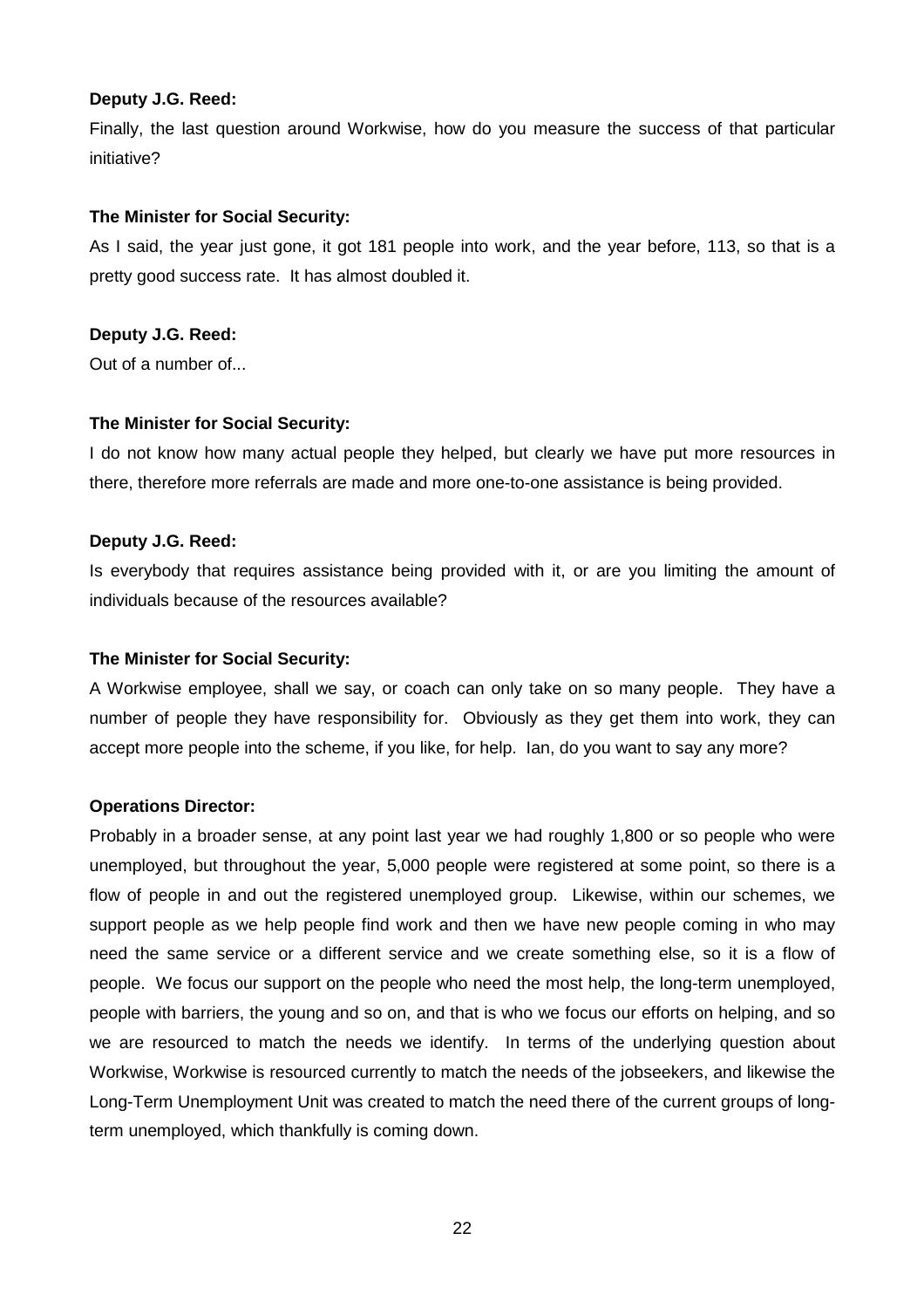So you are saying you can meet the current need; there will be no individuals on the Island that are waiting to access the service because of the limited resources that are available?

#### **The Minister for Social Security:**

We need to make it clear that the Back to Work schemes that we run are for people who have been here for 5 years or more. They have to be entitled to work or entitled, so there may well be people who have been here less than 5 years who would like to avail themselves of some of these schemes, but they are not eligible. The funding that was received through the Medium-Term Financial Plan to put more resources into Back to Work were targeted at those with 5 years or more residence.

#### **Deputy J.G. Reed:**

If an individual, for argument's sake, comes out of prison and requires some assistance, they would automatically get it, they would not have to wait?

#### **The Minister for Social Security:**

It depends how long they have been in the Island.

#### **Deputy J.G. Reed:**

Well, given that they had been here for 5 years or more, just stick at 5 years or more.

# **The Minister for Social Security:**

If they had only done a 6-month sentence and they had only been here 6 months before, I do not think we would be giving them a lot of assistance, quite honestly.

#### **Deputy J.G. Reed:**

But 5 years or more, just to be clear?

# **The Minister for Social Security:**

Yes. The clock stops when you serve a prison sentence as far as residence is concerned, so if they have done significant residence before, then they would be eligible for Back to Work or whatever.

# **Deputy J.G. Reed:**

Thank you.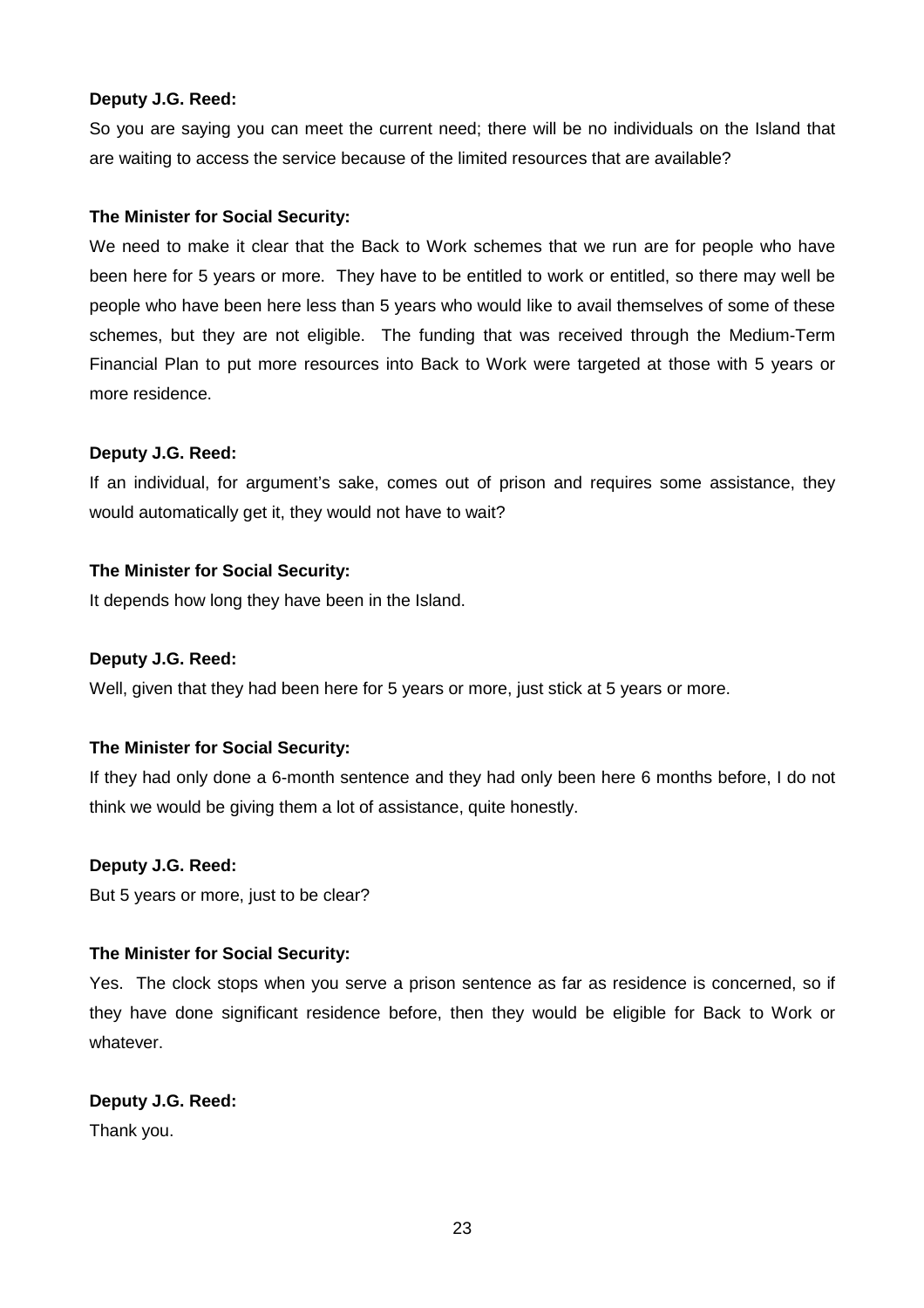#### **Deputy J.A. Hilton:**

Can I ask you a question around income support sanctions? It was debated in the last quarter of 2014. What effect has it had on people leaving work within 6 weeks or not turning up for their appointments and everything else? Has it been successful in the department?

#### **The Minister for Social Security:**

The feedback from officers is it has been a deterrent and that people are more aware of the likely sanctions that would come into force quicker than under the previous regime. The number of warning letters we have issued has fallen against the old system, but of course we used to do repeated warning letters. As far as people who give up work without just cause, which was the other aspect, there has been 45 people so far who have been sanctioned, if you like, for giving up work without just cause.

#### **Deputy J.A. Hilton:**

So when they give up work without just cause, you need to remind me here, they cannot claim low-income support for 6 weeks?

# **The Minister for Social Security:**

It is for 13 weeks.

**Deputy J.A. Hilton:**

It is 13 weeks?

**The Minister for Social Security:** 

Yes.

# **Operations Director:**

Sorry, the adult component, so it is...

# **The Minister for Social Security:**

The adult component, yes.

**Deputy J.A. Hilton:** Just the adult component?

# **The Minister for Social Security:**

Yes, the adult component of it.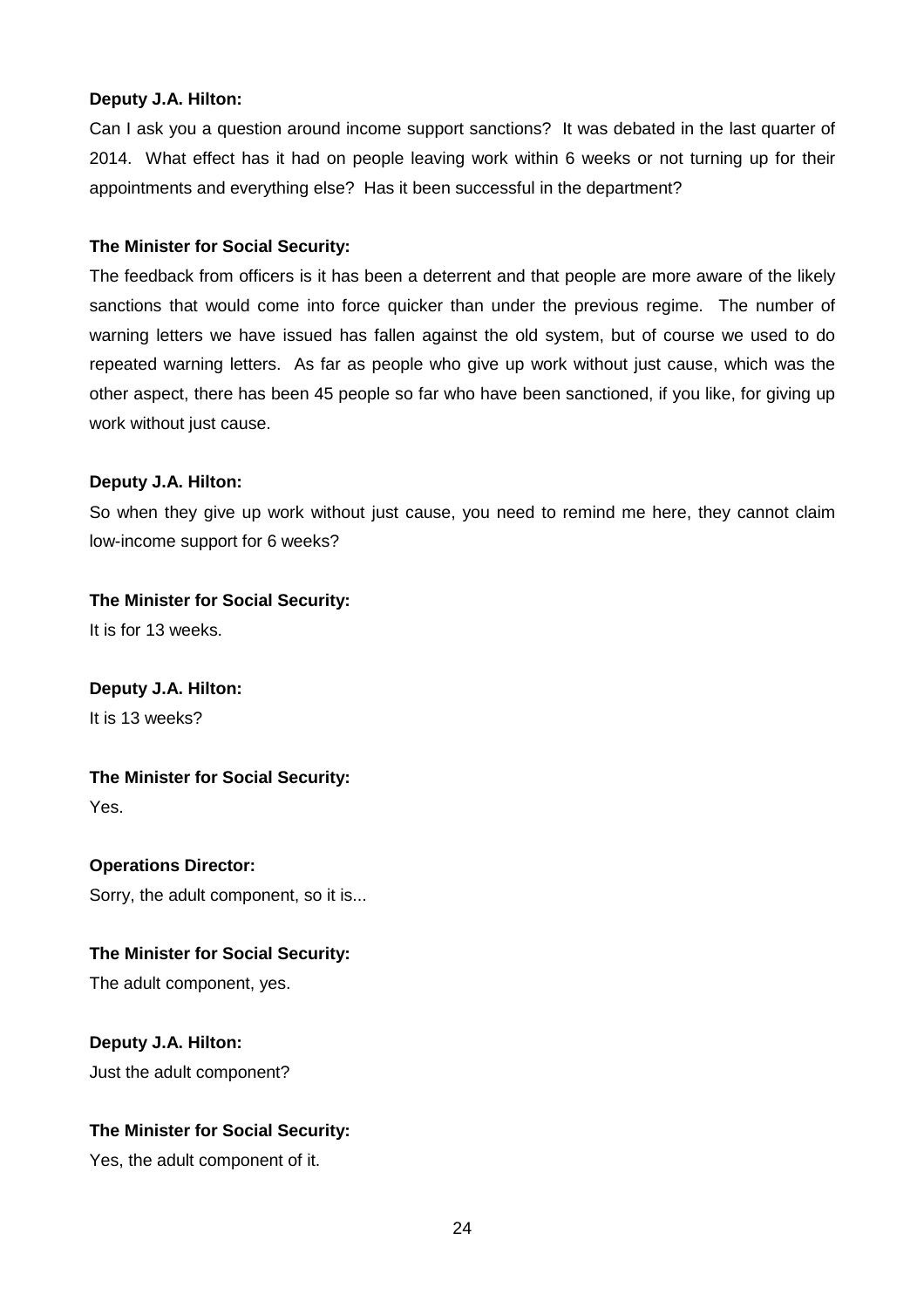#### **Deputy J.A. Hilton:**

Okay. Have you had many individuals who have been basically cut off the benefit because they have failed to turn up for appointments beforehand?

#### **The Minister for Social Security:**

Yes. I cannot remember the figure. Ian, can you provide me...

#### **Operations Director:**

So far we have had 12 people who have their entire claims closed. That is a lower run-rate than previously. Under the old sanctions, it was roughly about 9 a month, and so far we are running at about 4 a month, but it is very early days at the moment in terms of understanding if that level will be reflective of the new sanctions as yet. So it is small numbers of people.

#### **Deputy J.A. Hilton:**

So as far as the department is concerned, it has had a beneficial effect and you have achieved what you set out to achieve?

#### **The Minister for Social Security:**

Yes, yes. As Ian has quite correctly said, we have only got 3 or 4 months of data, but the important thing is that the warning letter, as you know, stays in force for one year, so the reaction to failing to do jobseeking activity is much quicker and the penalty regime kicks in quicker. That is a deterrent in itself, that the people are aware of that, they have their warning letter and they are aware that they would lose the adult component fairly quickly under the new system.

#### **Deputy J.A. Hilton:**

I just wanted to ask you another question around low-income support. We are all aware that you have to have lived in the Island for 5 years before you can claim low-income support. Are there any circumstances where somebody who has lived here for less than 5 years can bring a disabled family member into the Island and then claim a carer's allowance for that child?

#### **The Minister for Social Security:**

I will have to have a think on that question.

# **Policy and Strategy Director, Social Security:**

H.C.A. (Home Carer's Allowance). It is not low-income support.

# **The Minister for Social Security:**

No.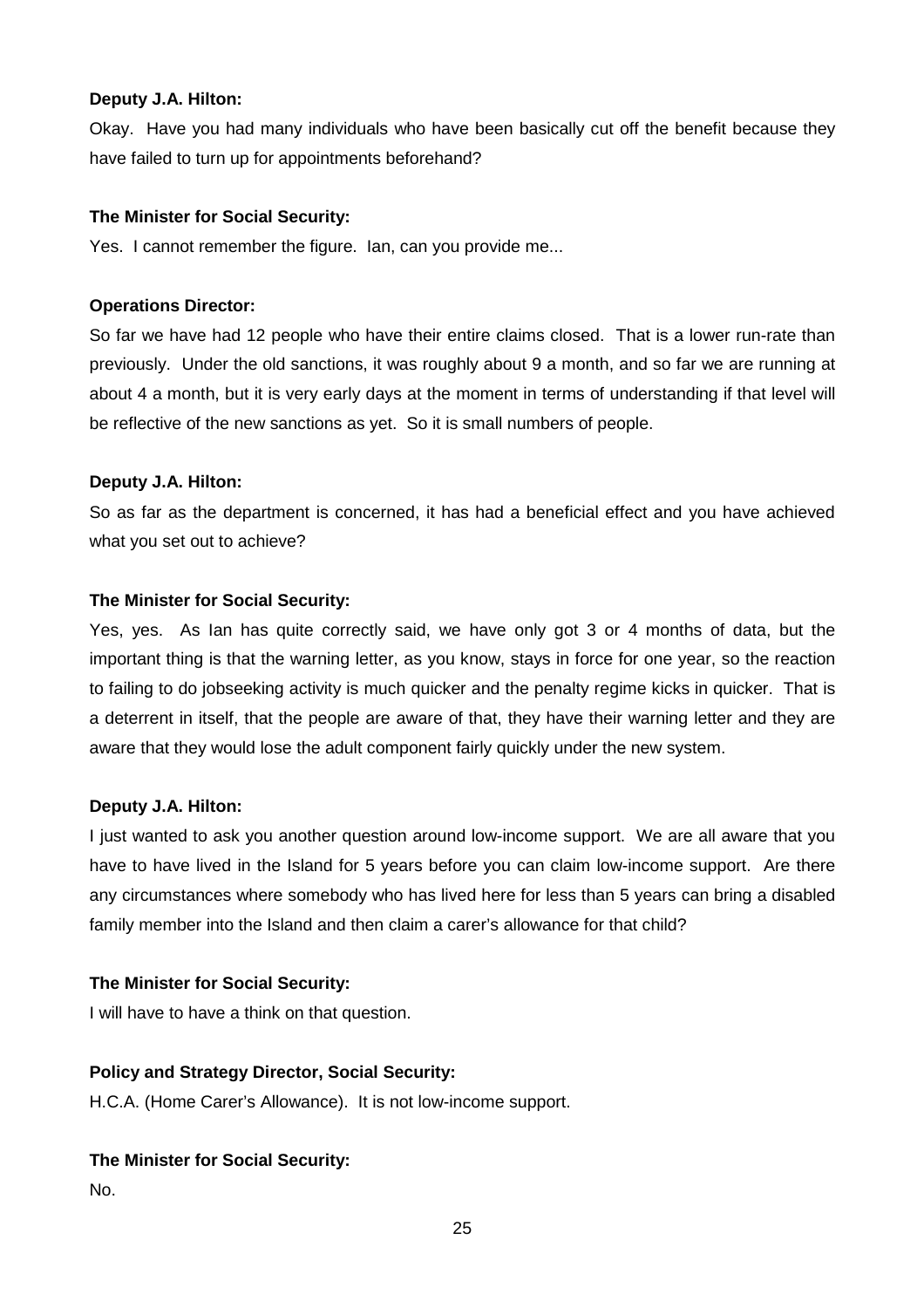#### **Policy and Strategy Director, Social Security:**

The Home Carer's Allowance is a contributory benefit, so you have to have a contribution record, that the carer has to have a contribution record. The person being cared for must have been resident in Jersey for 12 months before they can be the person who can be cared for under H.C.A. carer.

#### **Deputy J.A. Hilton:**

The person who is caring has to have a contribution record of...

#### **Policy and Strategy Director, Social Security:**

They have to have 6 months of contributions at some point paid. That is the test of 2. That is the kind of general one that people have to have to get any money out of the Social Security system, then they have to have been paying in the quarter before they start doing the caring.

#### **Deputy J.A. Hilton:**

So could an individual claim the maximum amount as a carer if they were working fulltime also?

#### **Policy and Strategy Director, Social Security:**

No, they cannot. No, they have to be... it is basically an income replacement benefit, so it is the benefit is only paid to people who give us... it has now been put it into the contributory system to make it more clear that it is about giving up work to become a carer. The rate that is paid is the standard rate, which is the same for people who get a sickness benefit or similar to the pension benefit. You can work... I cannot remember the exact amounts of money, but it is about £120 a week, and the idea behind that is you can earn up to £120 a week, because it is good for people to be able to get out, so we know that people do a shift in their old occupation, for example, once a week or they work a couple of afternoons a week or something like that. So it is allowing people to keep that contact with the rest of the world, as it were, and still claim the full amount of benefit, but there is a limit to that, because if you are earning more than that, you do not need the income replacement, because you have not lost so much income.

#### **Deputy J.A. Hilton:**

Okay, thank you. At the start of the meeting, we asked what your priorities were for this year and you mentioned family-friendly policies which you hoped to lodge in May and also the knock-on effect for Maternity Allowance Benefit. Can you just give us a little bit of information behind the family-friendly policies?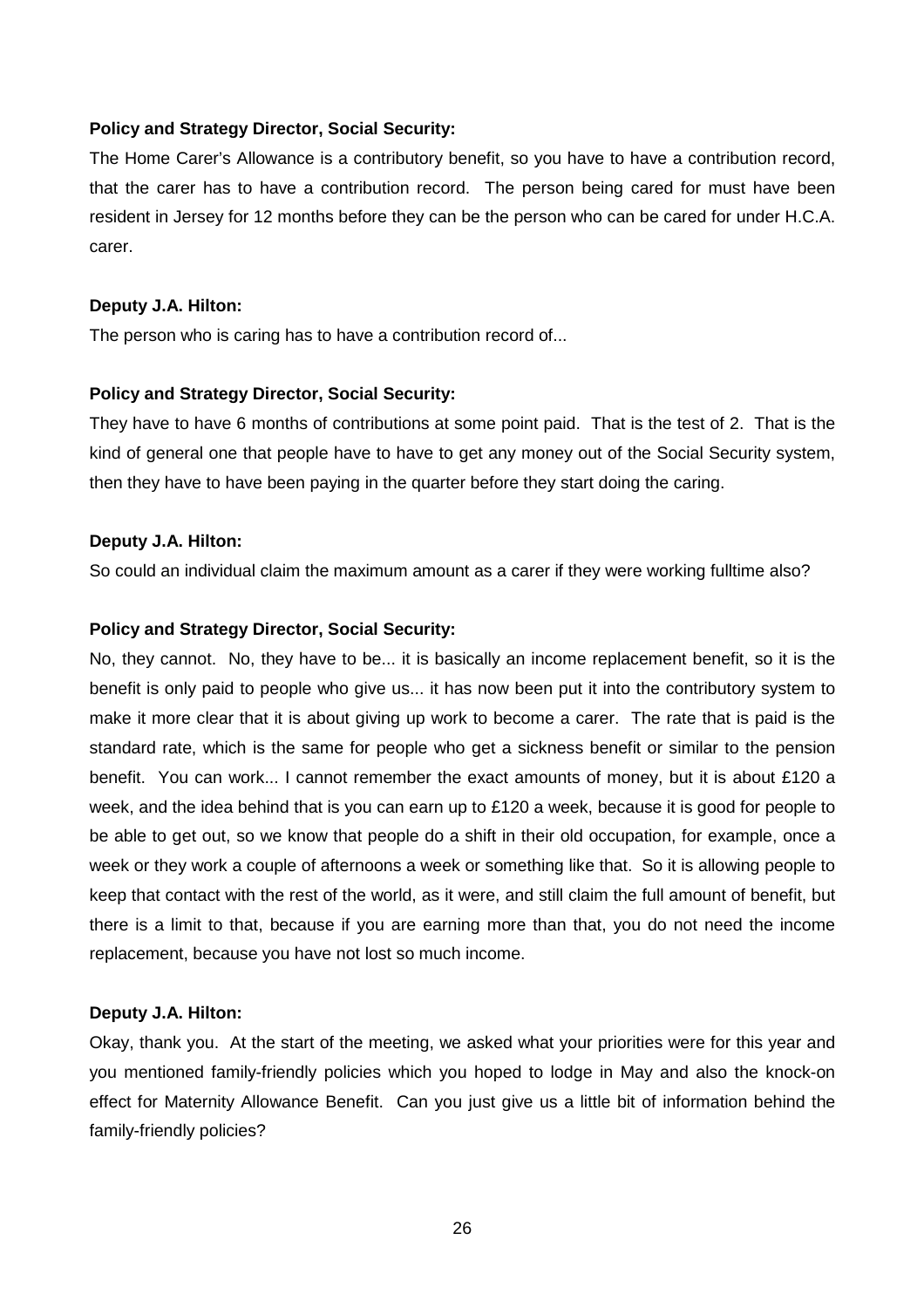#### **The Minister for Social Security:**

Yes. The consultation through the Employment Forum took place in 2007 through a White Paper and the forum made recommendations to the then Minister for Social Security to introduce familyfriendly legislation in 2 phases. The first phase was to introduce maternity leave, statutory maternity leave, if you like, by virtue of 2 weeks paid and 6 weeks unpaid, and if you had been employed for more than 15 months, a further 10 weeks unpaid; 2 weeks unpaid paternity leave and also time off for attending prenatal clinics. The other aspect that was in the second phase, which the previous Minister decided would be introduced in the first stage, if that makes sense, was to do with the right to return to work, which was quite important. After a period of maternity leave, that person should have the right to return to the same job, unless there had been a redundancy, of course, and they had been included in the redundancy process. So we will be using that basis for our proposal. Law drafting instructions were issued some years ago and a first draft was produced, but then the department's priority became to introduce redundancy legislation and then there was the discrimination law, both of which have been delivered, so the law draftsman is now working on a second version of the appropriate changes to the employment law. We hope to share that with you as soon as we have a version that we are reasonably happy with and the target is to lodge that in May for debate in July.

#### **Deputy J.A. Hilton:**

So you are on target, it is presently on time for May?

#### **The Minister for Social Security:**

Unless we get derailed in any shape or form, that is the plan. Coupled with that, there will be the need to look at sex discrimination legislation, including pregnancy, and that is going to be the subject of a White Paper consultation, because it has not been consulted on. We expect to release that on 17th March with, I think it is, the end of May to receive responses from interested parties. Based on that, we would then start law drafting in the third quarter of this year for debate perhaps when the new Assembly gets together in January/February. The point with the sex discrimination legislation, it will be by regulation, in other words, a new schedule to the discrimination law, so it does not have to go to the Privy Council, but the intent would be that assuming we are going to have family-friendly primary legislation changes agreed and approved by Privy Council, the sex discrimination regulations and the primary law changes for family-friendly would come into force 1st September 2015.

#### **Deputy J.A. Hilton:**

Right, okay. Thank you very much for that.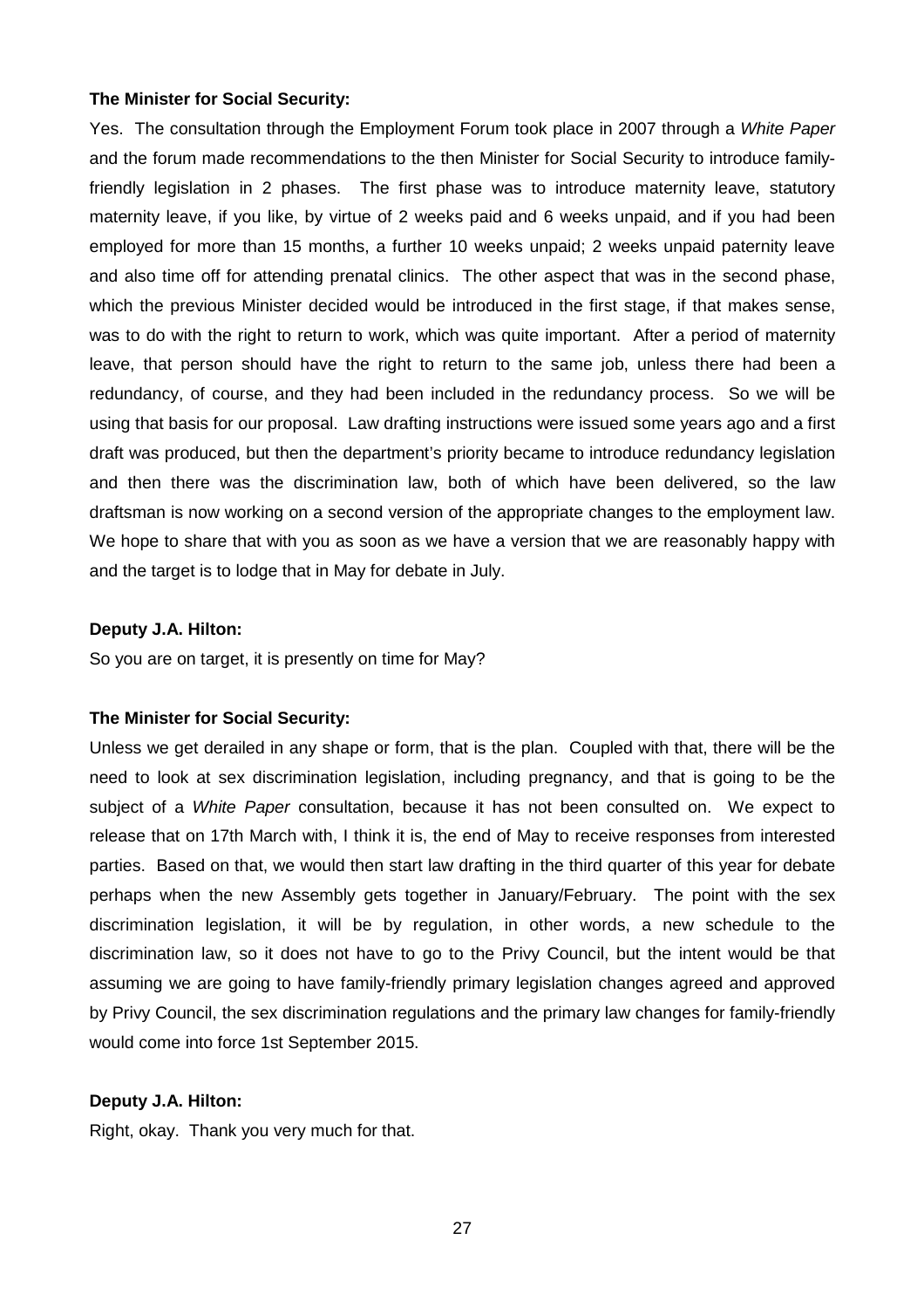Can I just ask, are you saying that the family-friendly legislation that you are going to be lodging in May is based on views expressed in 2007?

#### **The Minister for Social Security:**

That was when the research was done. The Employment Forum issued a paper after doing the research, which again consulted with relevant groups such as the Chamber of Commerce and the unions and things like that. You are correct in saying that there has been no further consultation, but those relatively minimal rights need to be put into place as soon as possible, and because the whole idea was to have a second round, if you like, where we need to consider it. In going into the second phase, we probably will have to consult again, because there is the issue around statutory maternity pay, as opposed to employers reducing the amount that they pay and the period where they have to pay just by the maternity allowance. There is a lot more work to be done on the second phase of family-friendly legislation.

#### **Deputy J.G. Reed:**

Are you not concerned that since 2007, the economic climate has significantly changed and indeed we are facing very high - in Jersey terms - unemployment figures?

#### **The Minister for Social Security:**

That is exactly why we do not propose to go further than the recommendations made in 2007, because at that time they were accepted as the minimal family-friendly rights that should be put into place really across the board. There was obviously very little dissent on that. If we were to open a new period of consultation, it is quite likely that some people would say we should do nothing. I am not of the view we should do nothing. I think this has been waiting a long, long time. As I said, the first law-drafting instruction was sent out in 2010 and we need to get on with it. We need to have something minimal in place and it will be for future States Assemblies, following further consultation, to bring in the second phase, which will increase the period of unpaid leave and probably increase the period of paid leave as well.

[13:45]

#### **Deputy J.G. Reed:**

I do not disagree with that you that the issue needs to be addressed. I am just concerned that you feel it unnecessary to go back to the key stakeholders that were engaged in 2007 to reconfirm, perhaps, their support for the introduction of this new legislation before you bring it to the States for their approval.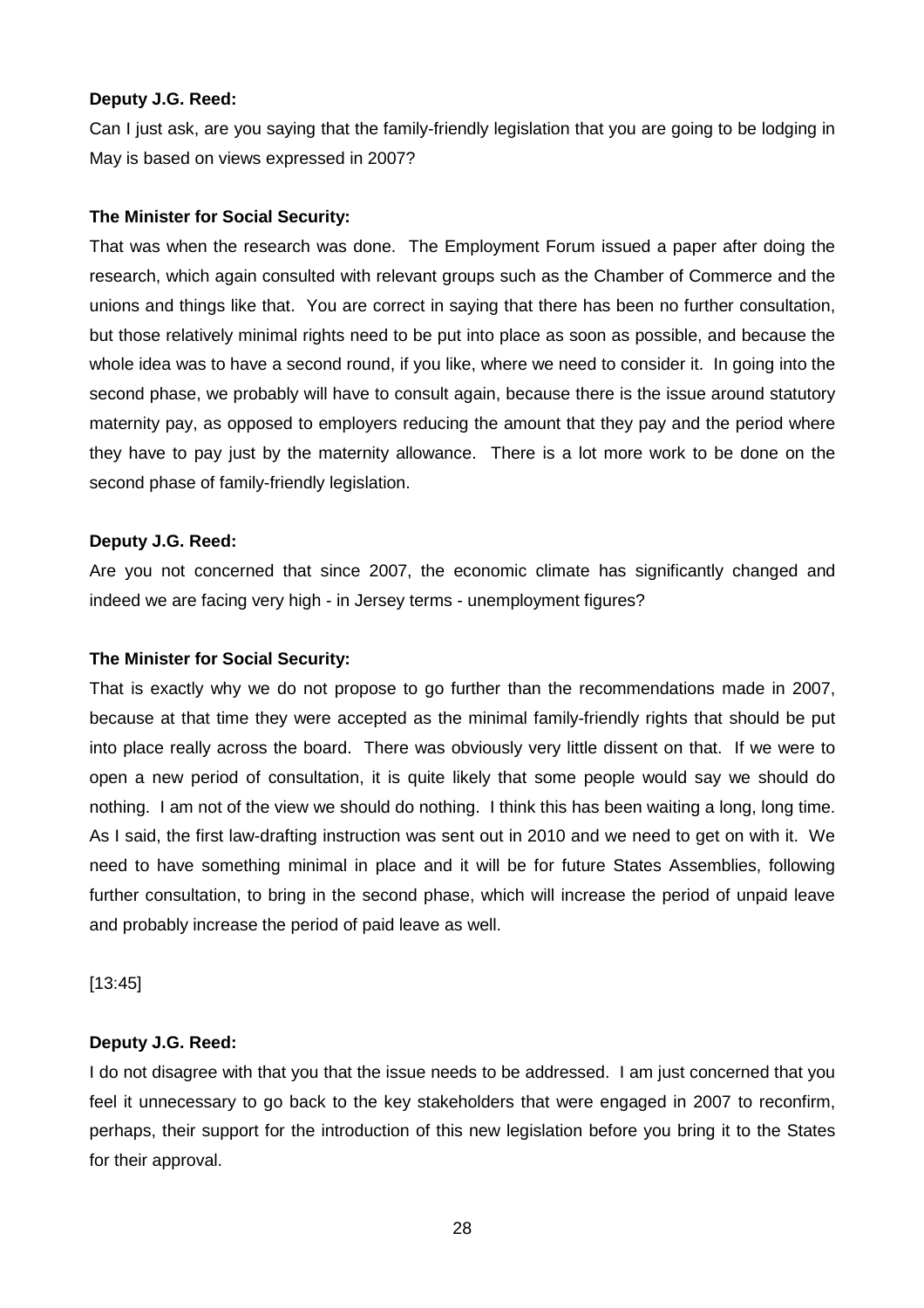#### **The Minister for Social Security:**

I think we need to be clear on this. When we get to a stage where we have a piece of law change that we can lodge, which would be, as I said, primary law change, there will be a period of time between lodging and debating where we can receive feedback from particular groups, if they so wish, but we have not changed. What we are saying is if you look at every business plan of the department since the Employment Forum recommendation was accepted by the Minister, it said that this will be delivered by the department in the following year, but for the reasons I have said, redundancy provision, discrimination law - we only have one officer who deals with employment legislation - there has never been any change; that those recommendations have sat on the website as the proposals. We feel confident that we can go ahead with those proposals without going through another White Paper or Green Paper, which would only delay things. We need to get on, but as I said, when it comes to the second phase, then probably further consultation will need to take place.

#### **Deputy J.G. Reed:**

But are you not concerned about the number of small businesses that we know exist on the Island and the impact that this legislation and other legislation that is planned to be introduced - will be introduced - may have upon them?

#### **The Minister for Social Security:**

Of course one is concerned, but set against that, is it right in this day and age that women should have no right for employment protection if they become pregnant?

#### **Deputy J.G. Reed:**

That is a question...

#### **The Minister for Social Security:**

That is the scenario we face at the moment.

#### **Deputy J.G. Reed:**

That is a question, I would suggest, that should be confirmed or reconfirmed or reanswered by the individuals who are currently employing people on the Island and undertaking business on the Island, because there could be - and I am not suggesting there will be, but there could be - some negative impact to the introduction of the family-friendly legislation which would be unintended, but would reflect perhaps the current difficult economic climate that we know businesses are trading in.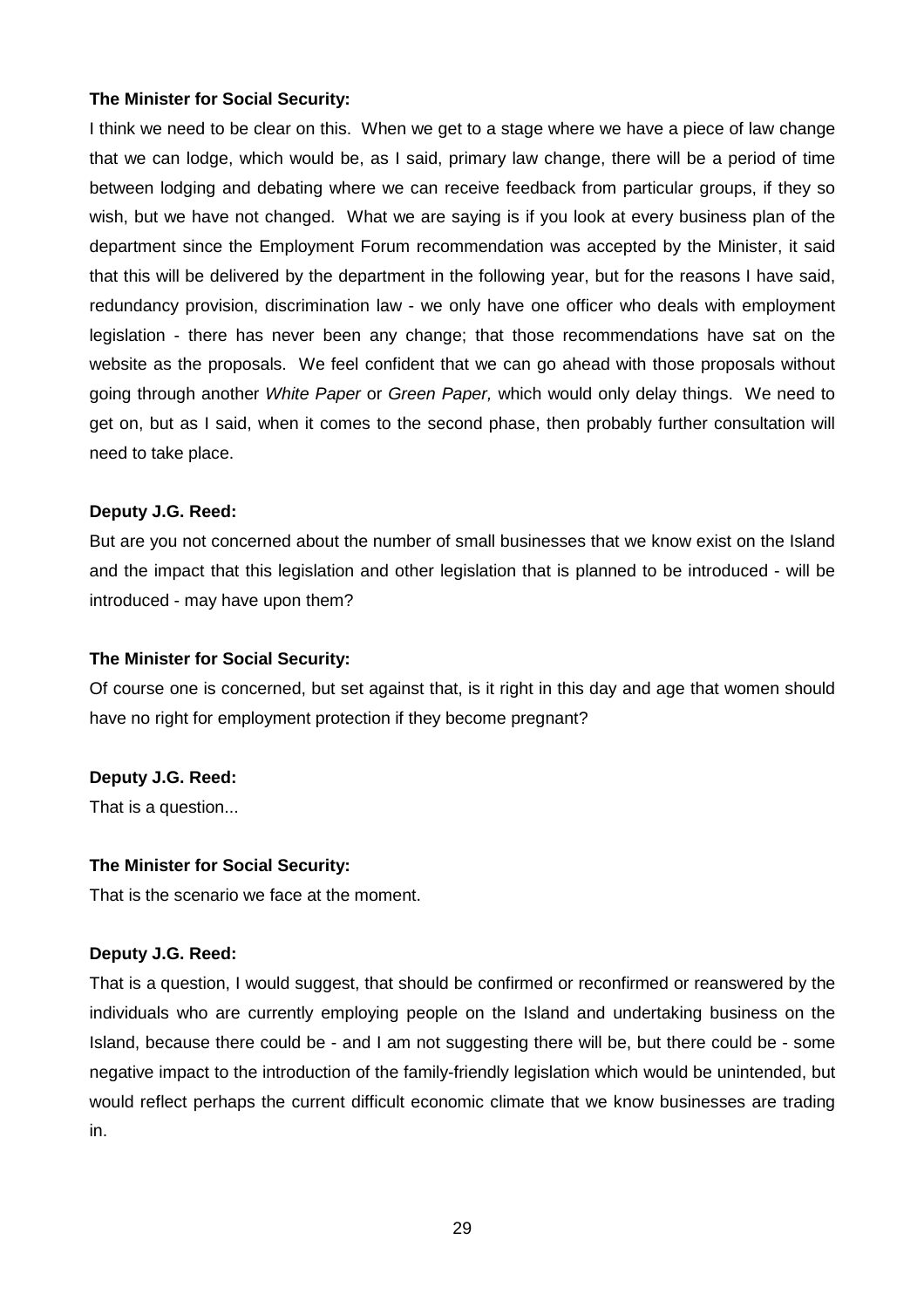#### **The Minister for Social Security**

What I would say in response to that is I have already set out the timetable, which is for sex discrimination legislation and family-friendly to come into force in September of 2015. That gives employers and J.A.C.S. (Jersey Advisory and Conciliatory Service) time in particular to do training, and we will most certainly provide, as we have done for race discrimination, extra money to J.A.C.S. to do training courses for employers, but J.A.C.S.' report is coming out any day now and I have already had a preview of it. Each report that J.A.C.S. have done over the last few years has repeated the fact of what is a failure of Social Security is to deliver family-friendly legislation, and I am determined - and I am sorry, but I am determined - to deliver it for debate in July.

#### **Deputy J.A. Hilton:**

So you should.

#### **The Minister for Social Security:**

Thank you.

#### **Deputy J.A. Hilton:**

Can I just ask about disability and age discrimination, when you were planning on bringing those attributes to the Assembly, or when you think they might be brought by your...

#### **The Minister for Social Security:**

 It will certainly be after 2015, because the process would be that the next attribute, as we call it, or characteristic would be age, and that is to tie in with the changes to the retirement age, which is also something that I will need to bring to the States before July. The decision was made by the States to increase the pension age from 2020, but we have not brought the legislation change. That is already drafted and I will be lodging that fairly soon. So there will need to be more consultation, in the same way as we are going to consult on sex discrimination, which includes sexual orientation and transgender. We will need to consult on age and how that affects the workplace in particular and similarly discrimination in respect of disability will be beyond that, another year later.

#### **Deputy J.A. Hilton:**

All right, thank you. Can I touch on a subject that we aired at public hearings before about increasing from 5 years to 10 years the ability to claim low-income support? Have there been any more discussions either in the department or with your fellow ministers on whether that is going to happen or not?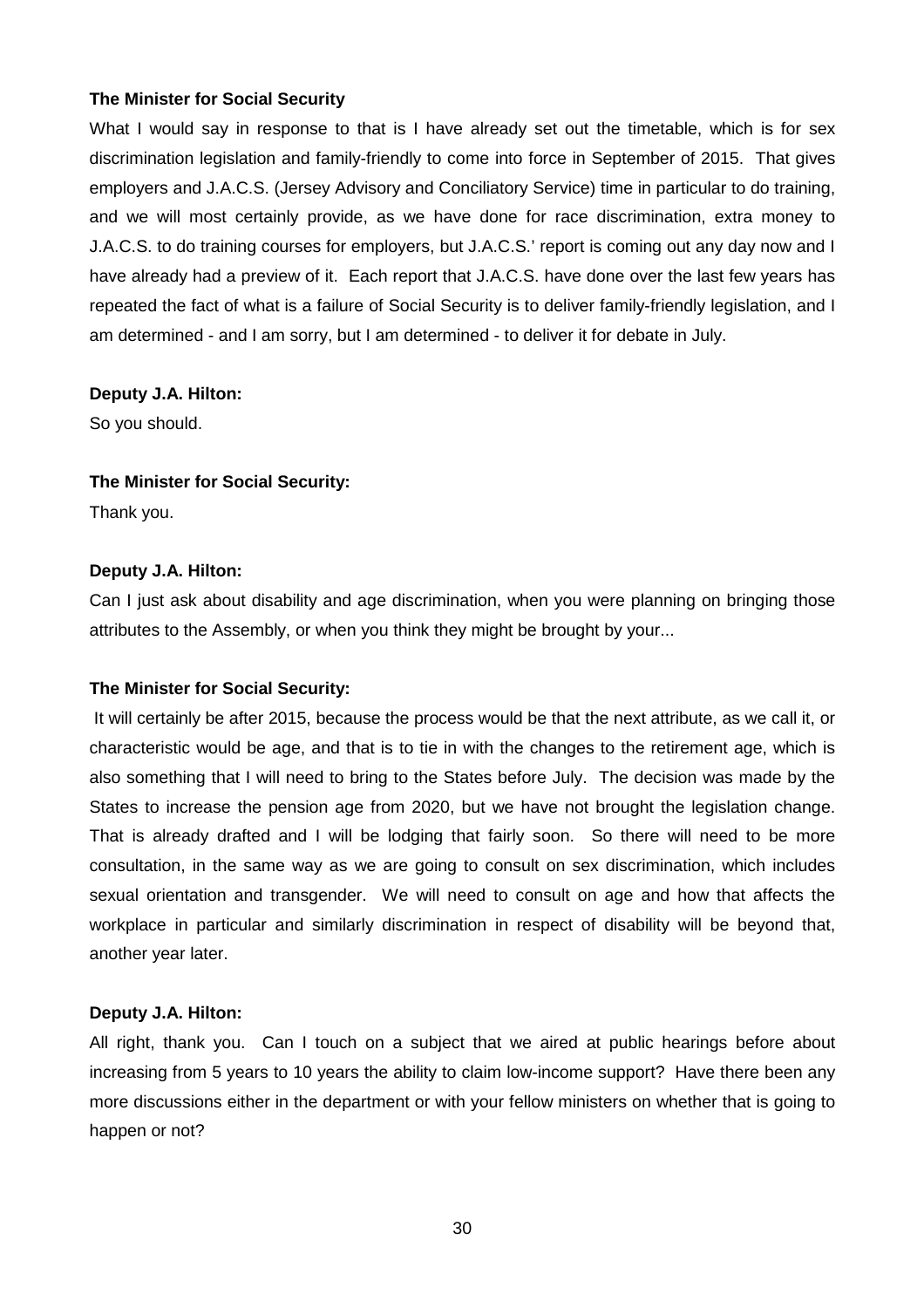#### **The Minister for Social Security:**

I think I have answered questions about this before at Scrutiny hearings. My position is that I think 5 years is the right period to qualify for income support or 10 years in the past. The fact is that we had to recently look at finding £3 million of savings which, as you now know, have been delivered through freezing some of the components, but the option was to perhaps move to 6 years instead of 5. That would have saved some money. I repeat my position that 5 years is an appropriate period, which was the old welfare rule as well, parish welfare, but the only thing that might change that is to do with controlling the population. If the Control of Housing and Work (Jersey) Law does not deliver a control on the population in line with the proposal of 150 heads of households, then obviously it may be the policy of the Council of Ministers to review something like the 5-year rule for qualifying for income support.

#### **Deputy J.A. Hilton:**

Is it a subject that you have discussed around the table with the Council of Ministers recently?

# **The Minister for Social Security:**

No, we have not, really.

#### **Deputy J.A. Hilton:**

You have not?

#### **The Minister for Social Security:**

No, it has been floated into the sort of ether that there is a number of, shall we say, benefits, whether it is the hospital or whatever, which could be looked at in relation to deterring people from staying here permanently, but nothing further has been done on that.

#### **Deputy J.A. Hilton:**

Just before we leave the subject of savings, are you tasked with making any additional savings for 2015?

**The Minister for Social Security:** No.

**Deputy J.A. Hilton:** Thank you.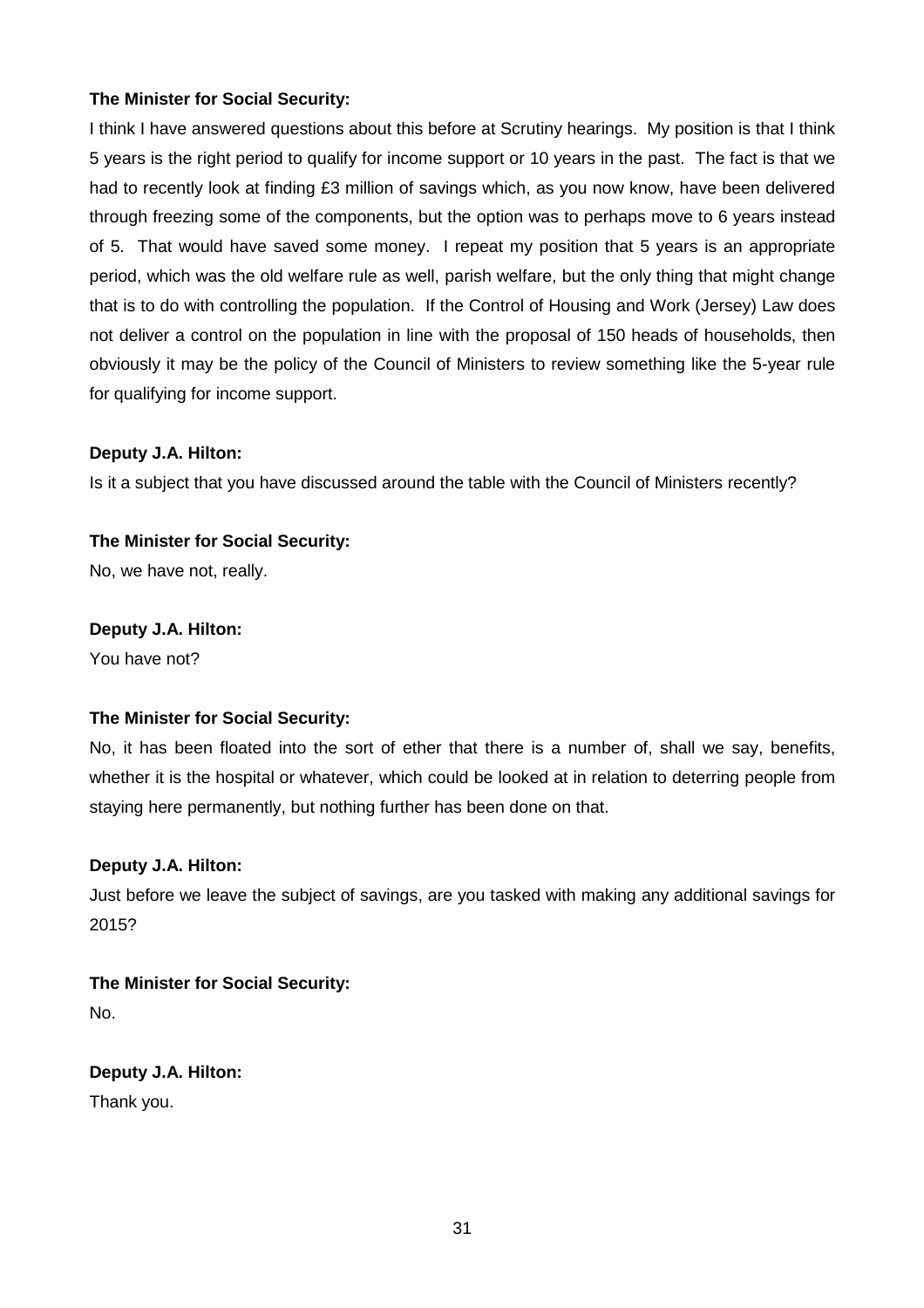We would just like to look at another commitment that was given to the States by yourself and indeed the Council of Ministers, which was to deliver a sustainable funding mechanism for a new model of primary care. We would like to know where you are with that particular piece of work.

#### **The Minister for Social Security:**

Yes. The Minister for Treasury and Resources was questioned on this during Questions Without Notice at the last States sitting, and he is quoted as saying that he recognises in drawing together the new Medium-Term Financial Plan going forward from 2016 that there will be new demands, such as the extra cost of Health and the new services provided by Health, whether it is primary healthcare or whatever. That would have to be delivered either through new taxes or savings and he indicated that savings was his preferred method of raising extra money or having the extra money, not raising it. £50 million to £75 million is the band in which he said he would be looking for savings, so one assumes therefore that if that is the direction of travel that the sustainable funding mechanism will not be new taxation, but savings in other departments.

#### **Deputy J.G. Reed:**

But that is not the message that the States were given when we debated the Health White Paper.

#### **The Minister for Social Security:**

Correct.

**Deputy J.G. Reed:** What has changed?

#### **The Minister for Social Security:**

The sustainable funding mechanism is the responsibility of the Minister for Treasury and Resources, not myself. Clearly he sat down with his team and they take the view that growth in the Health budget has to be funded from savings.

#### **Deputy J.G. Reed:**

But is it not the case that you are responsible for the Health Insurance Fund, which funds primary care?

#### **The Minister for Social Security:**

That is a bit of a misnomer. We pay a benefit which G.P.s (general practitioners) assign to themselves and we pay the G.P. but the benefit goes to the individual who has the consultation.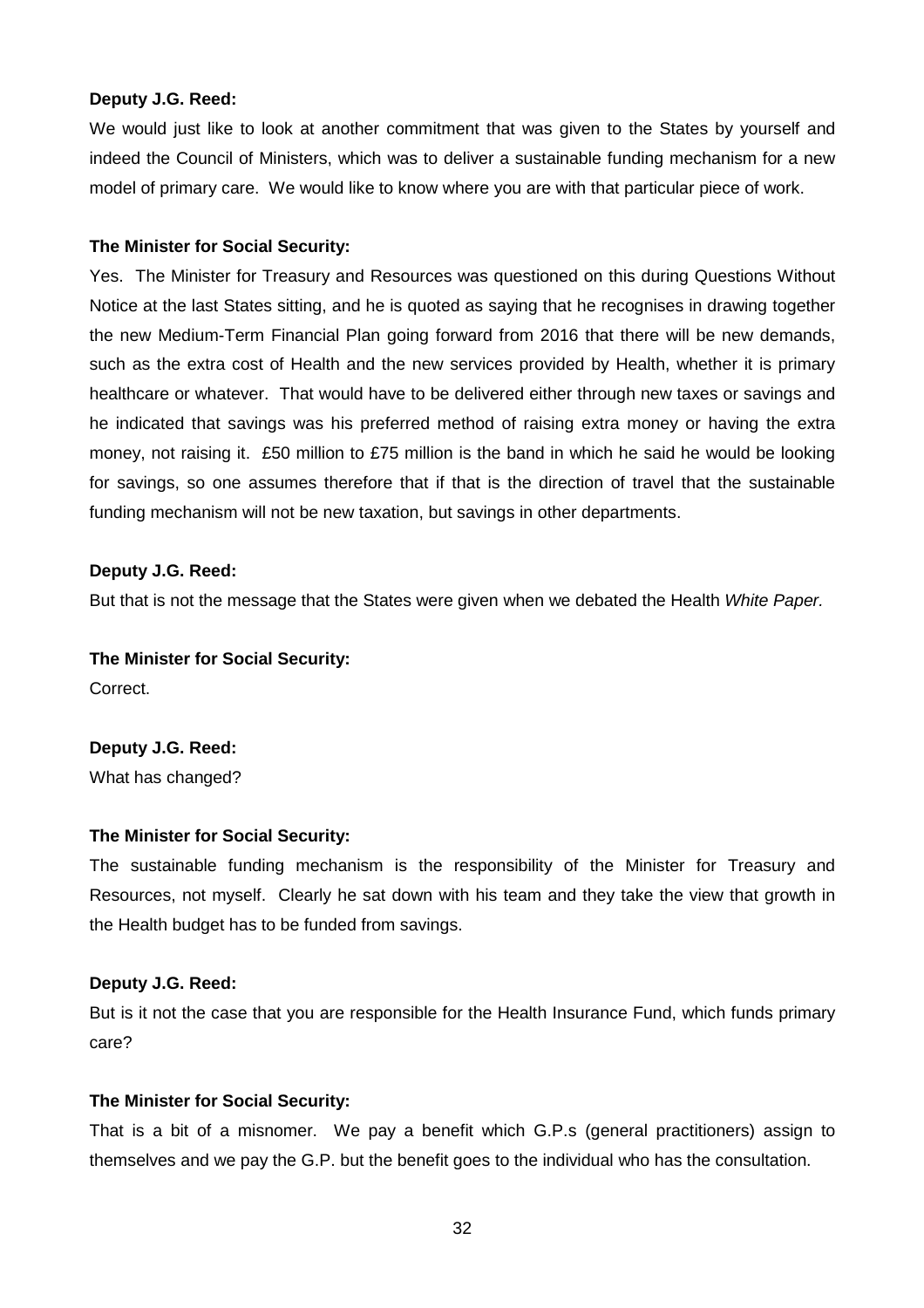But, Minister, you have also supported the use of funds out of that pot to go to provide for primary care within the Health Department.

# **The Minister for Social Security:**

Yes.

#### **Deputy J.G. Reed:**

So to say that: "Oh well, it is just limited to benefits" is not true, is it?

#### **The Minister for Social Security:**

That was a decision of the States, it was approved by the States that there would be...

#### **Deputy J.G. Reed:**

As proposed by yourself.

#### **The Minister for Social Security:**

I have made a proposal and it has been approved, unanimously, I think, apart from one or 2 exceptions. No, it was not unanimous. No, you are right. Yes, the States has moved money out of the Health Insurance Fund to assist the Health Department with funding pressure, because the main use of the money was to fund the S.L.A. with family nursing and healthcare, which was about £5 million, I think.

#### **Deputy J.G. Reed:**

Basically what you are saying is that the message is that although the States and the public have been promised an improved health service, we are now being told: "The reality is that, yes, you can have it, but you have to pay" and that the payment is that taxes will go up. Is that the message that now is being...

# **The Minister for Social Security:**

No, that is not the message. The message from the Minister for Treasury and Resources, which I am only quoting what he has said, was that there will be pressures in the next Medium-Term Financial Plan, including more money for Health and his preferred option is to make savings in other departments.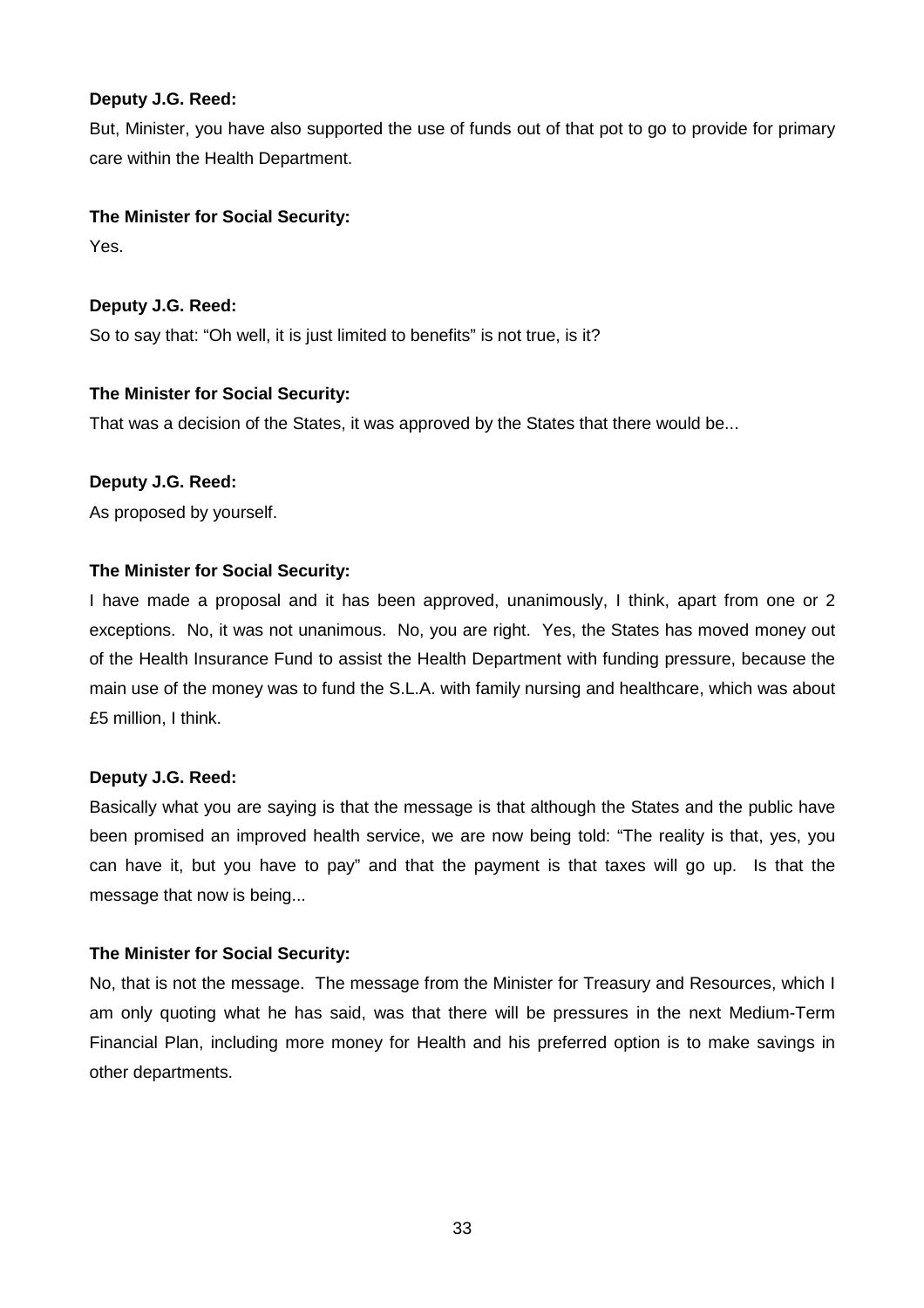But the Minister for Treasury does not, to my view, run the Island and we have a Council of Ministers. What is the Council of Ministers' view on the particular position that the Minister for Treasury seems to have taken?

#### **The Minister for Social Security:**

His work with officers on the next Medium-Term Financial Plan, which is the crucial one, obviously, has not been brought to Council of Ministers yet for discussion.

#### **Deputy J.G. Reed:**

So to suggest that the sustainable funding mechanism's delivery of this primary care funding cannot happen by September 2014, as promised, and commitments were given by the Council of Ministers, is because all of a sudden there is this concern over how it will be funded seems to be different from the position that the Council of Ministers have taken, when we have not even discussed the alternative funding mechanisms that the Minister for Treasury has come up with.

#### **The Minister for Social Security:**

Let me be clear, when I said that there will be growth in Health budgets in the next Medium-Term Financial Plan, it is not just to deliver an improved primary healthcare product, it is also about new services at the hospital and other new services that will be put out into the community et cetera, funded through S.L.A.s or whatever. So it is about the growth in the budget and therefore, as I said, I can only say that the responsibility for the sustainable funding of Health going forward has to be found through the Treasury and this is how the Minister for Treasury is indicating how he proposes to deal with it.

#### **Deputy J.G. Reed:**

So no discussion has taken place between yourself and the Minister for Treasury and the Council of Ministers about utilising the Health Insurance Fund, which has already been used to help fund primary care?

#### **The Minister for Social Security:**

I am sure that the Health Insurance Fund will continue to deliver services and rebates and all the drugs list et cetera, but in its own right, that fund is subject to Government Actuary review at the moment, which we are waiting to receive back, so we will know whether the level of contributions into that fund need to be increased going forward, given the current demands on it. As you probably know, the drugs list and the cost of drugs - and new drugs are being found all the time some drugs are very expensive and we continually get asked by the hospital or the group who make recommendations to myself for adding new drugs. Some of them are very expensive and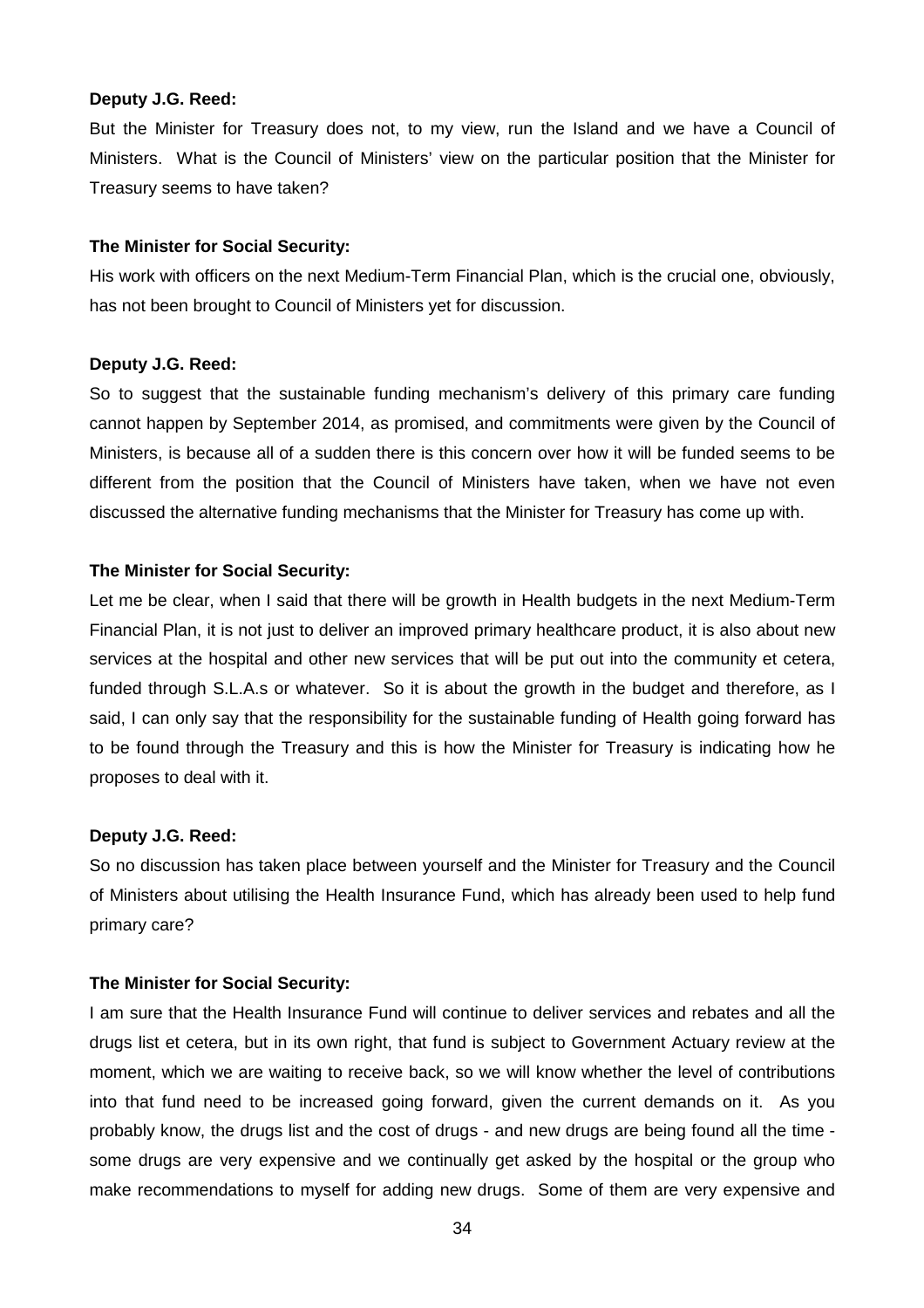that is a major cost to the fund, so the fund at the moment stands, as it always has done, to provide medical benefits and the drugs that people need. If there are further demands going forward, we have not had those discussions yet.

#### **Deputy J.G. Reed:**

But I thought that the States agreed changes to the use of the fund so that it allowed you to provide additional funds to Health to help fund primary care. Am I not correct?

#### **The Minister for Social Security:**

We have agreed 3 amounts. From memory, there is only one more to go of £6 million this year. It was £6.26 million, was it not, the Medium-Term Financial Plan?

#### **Policy and Strategy Director, Social Security:**

2 x £6 million

#### **The Minister for Social Security:**

Yes, 2 x £6 million, sorry.

#### **Deputy J.G. Reed:**

Are you suggesting that then it will revert back to simply helping to fund the matters that were...

#### **The Minister for Social Security:**

That would be part of the next Medium-Term Financial Plan discussions, in drawing up the Medium Term Financial Plan, which is what the Minister for Treasury says he and his team are doing, is going forward, deciding how the growth in Health is funded.

#### [14:00]

Whether he and his team make further requests on the Health Insurance Fund, I do not know, because they have only just started their discussions going forward.

#### **Deputy J.G. Reed:**

So the truth is we will not be aware or have a sustainable funding mechanism in place by September 2014?

#### **The Minister for Social Security:**

That is only 6 months away, so I think the answer is no.